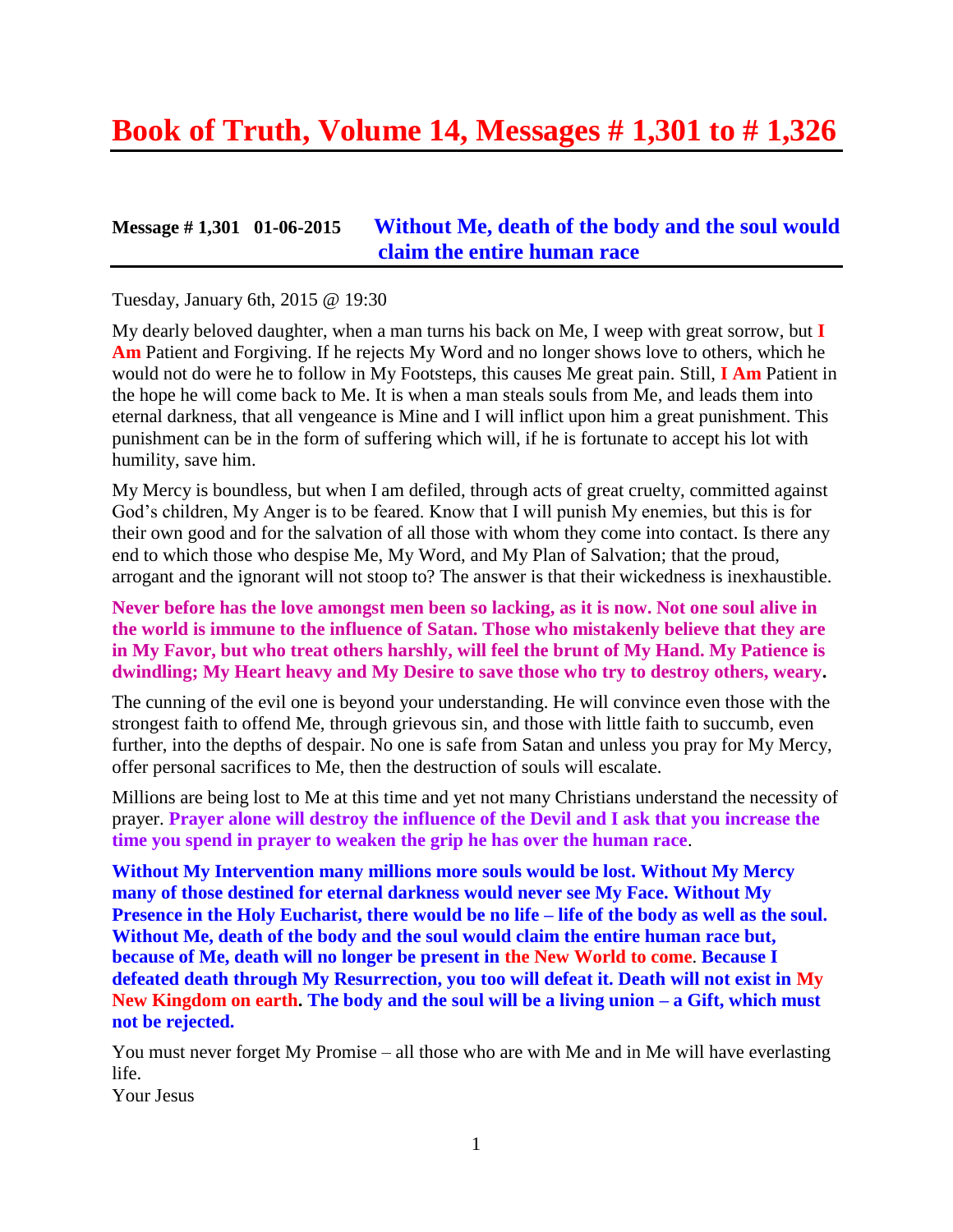### **Message # 1,302 01-07-2015 [Mother of Salvation: You either accept the Word](http://www.thewarningsecondcoming.com/mother-of-salvation-you-either-accept-the-word-of-god-laid-down-by-him-or-you-do-not/)  [of God, laid down by Him, or you do not](http://www.thewarningsecondcoming.com/mother-of-salvation-you-either-accept-the-word-of-god-laid-down-by-him-or-you-do-not/)**

#### Wednesday, January 7th, 2015 @ 16:30

My dear children, you must prepare for my Son's Plans to redeem you all in His Eyes. His Time for Intervention, to awaken the spirit within you, is drawing close.

Pray, pray, pray for all the lost children in the world who have severed all links to my Son, although they were weaned on the Truth. Soon, they will be in no doubt as to His Existence and you must pray that human pride will not come between them and God's Mercy. You must pray, especially, for those souls who have betrayed my Son, in so many ways, that they are given the courage to humble themselves before Him and beg for Mercy.

**The Truth, dear children, given to humanity by the Manifestation of my Eternal Father, through His only begotten Son, Jesus Christ, is being torn apart. Do not embrace any form of doctrine, which does not uphold the Truth as a whole. You must never say that part of the Truth is important and then deny the rest of it. You either accept the Word of God, laid down by Him, or you do not. Time is of no significance. What was given thousands of years ago to man, through the Word of God, has not changed, nor can it. Anything, which comes from God must remain intact, no matter how difficult this is. To remain true to God's Teachings requires great strength, stamina, and a willful determination.**

Love is the way in which you can remain true to my Son but this love must be unconditional. It must never be sullied by love for yourself because this does not give glory to God. If you truly love God, you will remain loyal to the Word. If you say you are a disciple of my Son, Jesus Christ, then you must follow His Teachings, without condition. You must love one another as He loves you – without condition. You cannot say that you love God if you do not love one another. You cannot walk in His Footsteps if you do not forgive those who trespass against you.

It is only when you abide by the Laws of God that you will enter His Glorious Kingdom.

Your beloved Mother

Mother of Salvation

#### **Message # 1,303 01-09-2015 [When love is missing I am absent in the soul](http://www.thewarningsecondcoming.com/when-love-is-missing-i-am-absent-in-the-soul/)**

Friday, January 9th, 2015 @ 15:30

My dearly beloved daughter, it is time for Christians all over the world to unite against the contempt being shown by billions against the Truth – the Holy Word of God.

Every sin against God is now deemed to be acceptable in My Eyes. Sins that are abhorrent to Me will soon be presented as being holy in My Eyes but this can never be. When you present anything, which does not come from Me and place it before me in My Churches, then you cause Me great pain.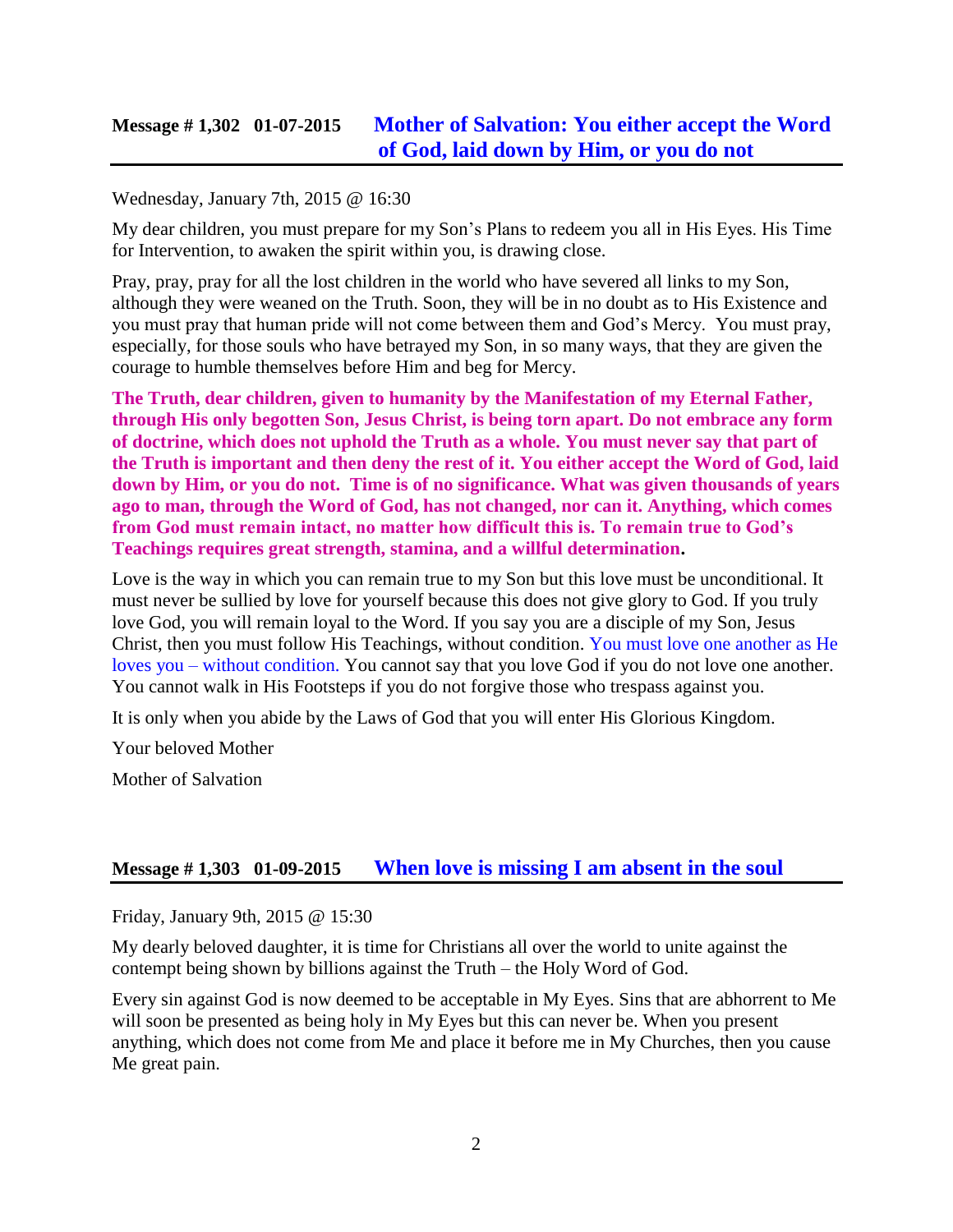It has never been so difficult for Christians to follow My Thorny Path as it is today. Lies, lies, lies, are being given to you in My Name and you must never forget My Teachings or you will be deceived by those who plot against the Word of God. To be a Christian requires much more than declaring to be one. If you are a true Christian then you will do all that I taught and follow Holy Doctrine contained in the Holy Bible. To acknowledge My Word is one thing but to carry out what I taught is another.

**To love one another is never easy because of the existence of sin. To love your enemies places a great burden upon you but if you pray for the graces to do so, then you will find that your love for Me grows. If you love Me truly you will be free of hatred, and then you will find true peace of the mind and the soul. If you allow Satan to tempt you into hating others, you will fall into a terrible darkness. Hatred is like a weed that grows and spreads rapidly. When hatred festers in the soul it will, eventually, devour it entirely. It will bring with it a distressing disquiet and those who are filled with it will never find peace. Hatred breeds hatred and spreads quickly from one soul into the next. Once Satan establishes himself in these souls, he will never leave them until they repent and show true remorse.**

Love quells every kind of hatred but, unless you remove your souls from those who incite hatred, you will be plunged into despair. I cannot save a soul who will not repent of their wickedness. I await your confession and when you come to Me and beg Me to relieve you of the curse of hatred, I will reach out and pull you by the hand back into My Refuge of Peace.

Peace and love can only come from God. Always seek Me out for I Am Love. When love is missing I am absent in the soul.

Your Jesus

# **Message # 1,304 01-10-2015 [God the Most High: My Power exceeds all that is](http://www.thewarningsecondcoming.com/god-the-most-high-my-power-exceeds-all-that-is-of-this-world-and-beyond-it/)  [of this world and beyond it](http://www.thewarningsecondcoming.com/god-the-most-high-my-power-exceeds-all-that-is-of-this-world-and-beyond-it/)**

Saturday, January 10th, 2015 @ 15:36

My dearest daughter, humanity has turned against Me and all that I created in My Image and for that My Sorrow is great.

My children will be saved by the Intervention of My dearly beloved Son, Jesus Christ, and this will take place very soon. Before this Day, I ask all those who love Me to acknowledge the Truth; My Son and His Love; to pray for His Mercy.

You, who love My Son, must remember His Promise to redeem the world and eradicate sin before His Glorious Kingdom descends. Life of the body and the soul will be eternal and those who accept My Son's Mercy will gain this great Gift. Those who don't, will not.

Come, My children, and accept My Word, for it is eternal and nothing will destroy it. My Adversary seethes with anger at this time, because he knows that the world will be rid of his influence and he will unleash terrible hardships upon those souls he desires to deny the Gift of Eternal Life.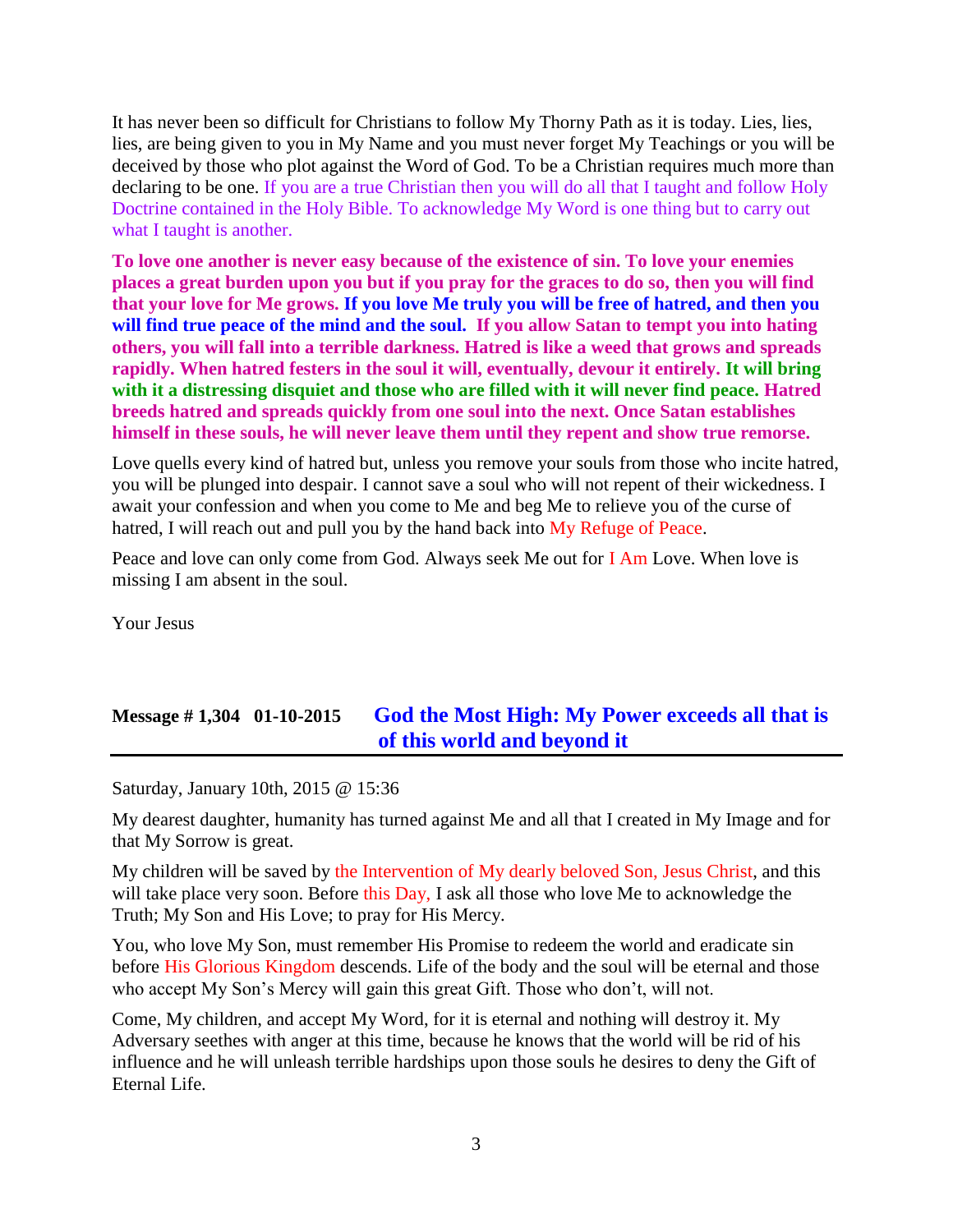**You will be tested beyond endurance in your faith in the Most Holy Blessed Trinity, and many of you will fall. True faith requires real trust and unless you trust in the promises made by My Son, you will become separated from Him.**

Every single child of Mine will be given the proof of My Existence shortly. When this sign is given, do not doubt it, for it is to bring you into  $My$  Refuge that I bequeath to you.

Many signs have been given to the world of My Existence and now I bring you much more. Fear not, for I will pursue every soul and there is not one amongst you that I do not love with a tender Heart. I love My enemies, including those who torture Me with their wickedness. But, soon, the Gift I will bring them will awaken a dormant love for their Creator within their hearts. Their love and My Divine Love, combined, will defeat evil. I will wipe away all their fears and tears.

**You, My dear children, will be given this Gift when you are least expecting it. For that time is drawing nearer and the face of the world will be changed forever and for the good of all.**

My Power exceeds all that is of this world and beyond it. My Kingdom is everlasting.

Your beloved Father

God the Most High

#### **Message # 1,305 01-14-2015 [Trust is the key to true love](http://www.thewarningsecondcoming.com/trust-is-the-key-to-true-love/)**

#### Wednesday, January 14th, 2015 @ 15:40

My dearly beloved daughter, when a child of [loving parents](http://www.thewarningsecondcoming.com/trust-is-the-key-to-true-love/) feels love, he or she will be nurtured with a great sense of comfort and [familiarity.](http://www.thewarningsecondcoming.com/trust-is-the-key-to-true-love/)

#### **The love between a child – fortunate to have loving parents – and family, stems from an ingrained sense of trust. This trust is absolute. The same is true for every [living soul](http://www.thewarningsecondcoming.com/trust-is-the-key-to-true-love/) who loves Me unconditionally. My Love for them is unshakable. Trust is the key to true love. Every child of Mine is loved, although their love for Me is not always there.**

Love Me and you will feel peace. Love Me and you will love all those who are children of God. This love is a natural thing. Without it, you cannot be whole.

When **I Am** in you, you will see the world as I do in all its glory as well as in its imperfections. You will recognize the obstacles, which face humanity and you will feel a wretchedness when you witness hatred in any form, for hatred is the opposite to love.

[Pray,](http://www.thewarningsecondcoming.com/trust-is-the-key-to-true-love/) pray, pray that love for God remains alive in the world, for, without it, you will feel desolate and isolated.

Love Me as I love all of God's children and I will pour great Graces upon you and you will overcome evil in all its forms.

Your beloved Jesus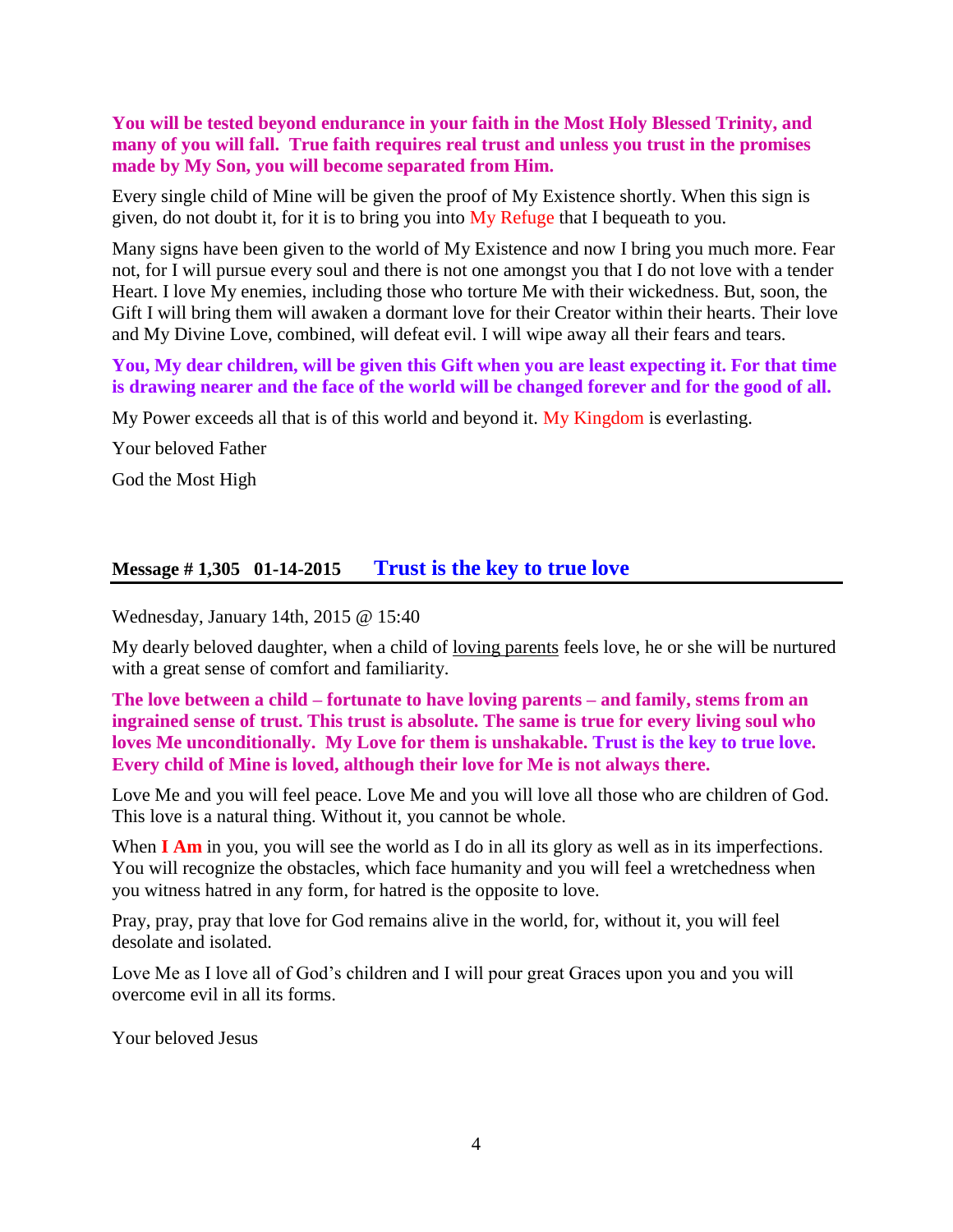### **Message # 1,306 01-16-2015 [They justify sin so they do not have to change](http://www.thewarningsecondcoming.com/they-justify-sin-so-they-do-not-have-to-change-their-lives/)  [their lives](http://www.thewarningsecondcoming.com/they-justify-sin-so-they-do-not-have-to-change-their-lives/)**

#### Friday, January 16th, 2015 @ 11:10

My dearly beloved daughter, My Will can never be overcome, for it is everlasting.

Man has rebelled against God in so many ways, but when the will of man becomes entwined with the Will of God, all those who fought the Will of God will lose everything. **Those of tender heart and who accept Me after the Warning will gain the world**.

The world to come is without end and will be void of all sin. Glory to all those who win their rightful inheritance, for this has been part of My Father's Plan from the beginning – the Divine plan to which man is not fully [privy](http://www.thewarningsecondcoming.com/they-justify-sin-so-they-do-not-have-to-change-their-lives/) to.

It is important that each one of you fights the temptation of sin, although this will never be easy. Just keep calling out to Me when you believe you have wronged Me. **I Am** always there and will forgive you any sin, with the exception of the eternal sin of blasphemy against the Holy Spirit. All you must do is reach out to Me.

This world of Mine is full of wickedness, deceit and the spirit of evil but love also exists within it. It is the love that man has for his brother that keeps Me present amongst you and [prayer,](http://www.thewarningsecondcoming.com/they-justify-sin-so-they-do-not-have-to-change-their-lives/) which keeps evil at bay.

**I do not ask that you give up your life in prayer all day, every day, because this is not what I [demand](http://www.thewarningsecondcoming.com/they-justify-sin-so-they-do-not-have-to-change-their-lives/) of you. All I ask is that you call out to Me for help and that you give glory to God. To fulfill My Promise to the world, and to ensure that all of you will have eternal life, all you need do is adhere to the Laws of God as set out clearly in [the Ten Commandments.](http://www.thewarningsecondcoming.com/they-justify-sin-so-they-do-not-have-to-change-their-lives/)**

Follow Me, your Jesus, and remember everything that I taught you. It is no good declaring that you love Me if you reject the Word of God. You must love one another first and do onto others only that which you would have done onto yourselves. Live My Word through your thoughts, [deeds](http://www.thewarningsecondcoming.com/they-justify-sin-so-they-do-not-have-to-change-their-lives/) and actions and then you will truly be of Me. Hatred plays no part in My Work although everything that I said when I walked the earth attracted great criticism because people did not want to change their lives. **Today My Word is rejected because people do not want to adhere to the Truth. Instead, they justify sin so they do not have to change their lives. So, nothing has really changed.**

The bondage of sin, where man chains himself to the influence of Satan, is stronger now than before. Cut loose now and seek me out. **Remember you can only be forgiven of your sins while you are alive – not after you depart this earth.**

When will man accept the Word of God and know that everything He said was true? Everything He said He would do, is true, and all that I tell you now is true. Sadly, many of you will never listen and by the time you realize the Truth it will be too late. You must protect your future now by living the Word of God.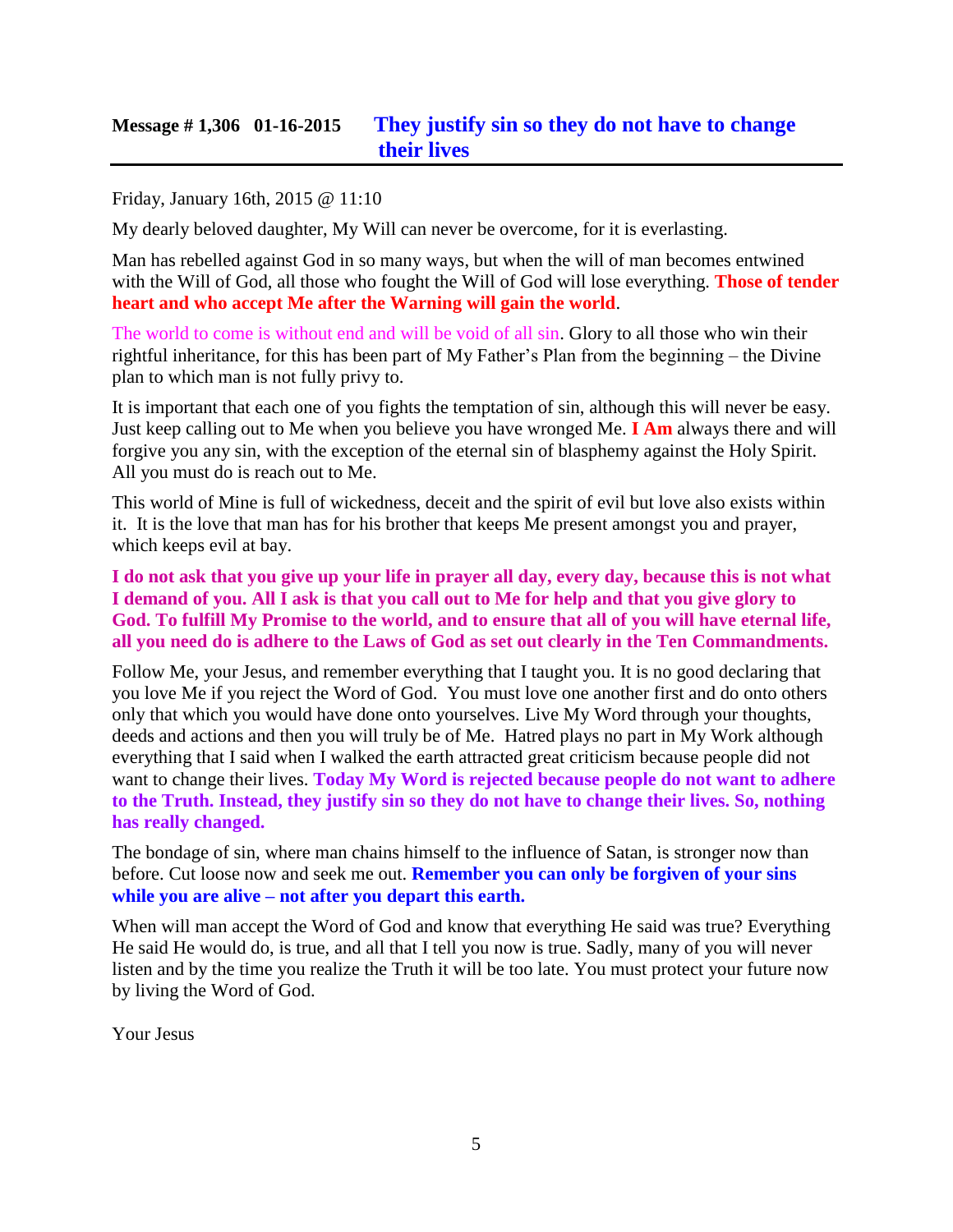#### **Message # 1,307 01-17-2015 [I need you just as you need Me](http://www.thewarningsecondcoming.com/i-need-you-just-as-you-need-me/)**

Saturday, January 17th, 2015 @ 18:18

My dearly beloved daughter, it is I, your Jesus, your [Redeemer](http://www.thewarningsecondcoming.com/i-need-you-just-as-you-need-me/) who speaks.

So many people who read these messages are fearful. Fear brings with it a form of hatred because so many do not want to acknowledge Me. Fear is [understandable,](http://www.thewarningsecondcoming.com/i-need-you-just-as-you-need-me/) but must not be allowed to cloud your trust. I only call out to you so you will come to Me. I have no desire to cause you anguish. Your time on earth is short-lived, but the time you will spend with Me is for eternity.

If I love you why then would I not warn you of the consequences of rejecting My Mercy? All I need and desire is to bring all of you into My Kingdom. **I do not tell you of things that are not contained in My Holy [Book.](http://www.thewarningsecondcoming.com/i-need-you-just-as-you-need-me/) No. Instead, I simply remind you of the Truth and of all things to come, so that you will come to Me**.

**Come, My little ones, do not fear My Love. Do not fear My Kingdom, for it is your natural birthright. It was for this that I gave up My Life on earth. I need you just as you need Me. I Am humble in My Wanting and simply desire to envelop you into a life of great glory where you will enjoy [Everlasting Life.](http://www.thewarningsecondcoming.com/i-need-you-just-as-you-need-me/) Why then do you fear My Call? I love you. I would never harm you. The only harm you face is from yourselves. I Am here always, awaiting with [great expectation](http://www.thewarningsecondcoming.com/i-need-you-just-as-you-need-me/) your love.**

My world without end surpasses anything you could ever desire on this earth. Your life on earth [pales](http://www.thewarningsecondcoming.com/i-need-you-just-as-you-need-me/) when compared to the exquisiteness of My Kingdom. It was to ensure that you have Eternal Life – your rightful inheritance – that I died for your sins. Do not forsake this great Sacrifice for it was with great Glory that I was crucified on your behalf.

Do not reject Me, the second time. Your beloved Jesus

### **Message # 1,308 01-18-2015 [Only I know the day or the hour when you will](http://www.thewarningsecondcoming.com/only-i-know-the-day-or-the-hour-when-you-will-take-your-last-breath-2/)  [take your last breath](http://www.thewarningsecondcoming.com/only-i-know-the-day-or-the-hour-when-you-will-take-your-last-breath-2/)**

Sunday, January 18th, 2015 @ 12:45

My dearly beloved daughter, when a man wanders away from Me, for whatever reason, he will never find true peace. When a man discovers Who **I Am** his heart will swell with love for Me. A man who places all his trust in Me will endure any kind of suffering, for I will set him free.

The [Word of God](http://www.thewarningsecondcoming.com/only-i-know-the-day-or-the-hour-when-you-will-take-your-last-breath-2/) causes great discord amongst those whose faith is weak. Those who believe in Me will feel great pain in their hearts when they witness opposition against the Word of God. This pain is Mine. If you believe in Me, you will feel the love I have for you, within your soul. Always open your heart to Me. Welcome Me, not with fear, but with anticipation. Accept Me for Who **I Am** and the Word given to you; and then live your lives exactly as laid down in the [Holy](http://www.thewarningsecondcoming.com/only-i-know-the-day-or-the-hour-when-you-will-take-your-last-breath-2/) [Bible,](http://www.thewarningsecondcoming.com/only-i-know-the-day-or-the-hour-when-you-will-take-your-last-breath-2/) and I will be waiting for you.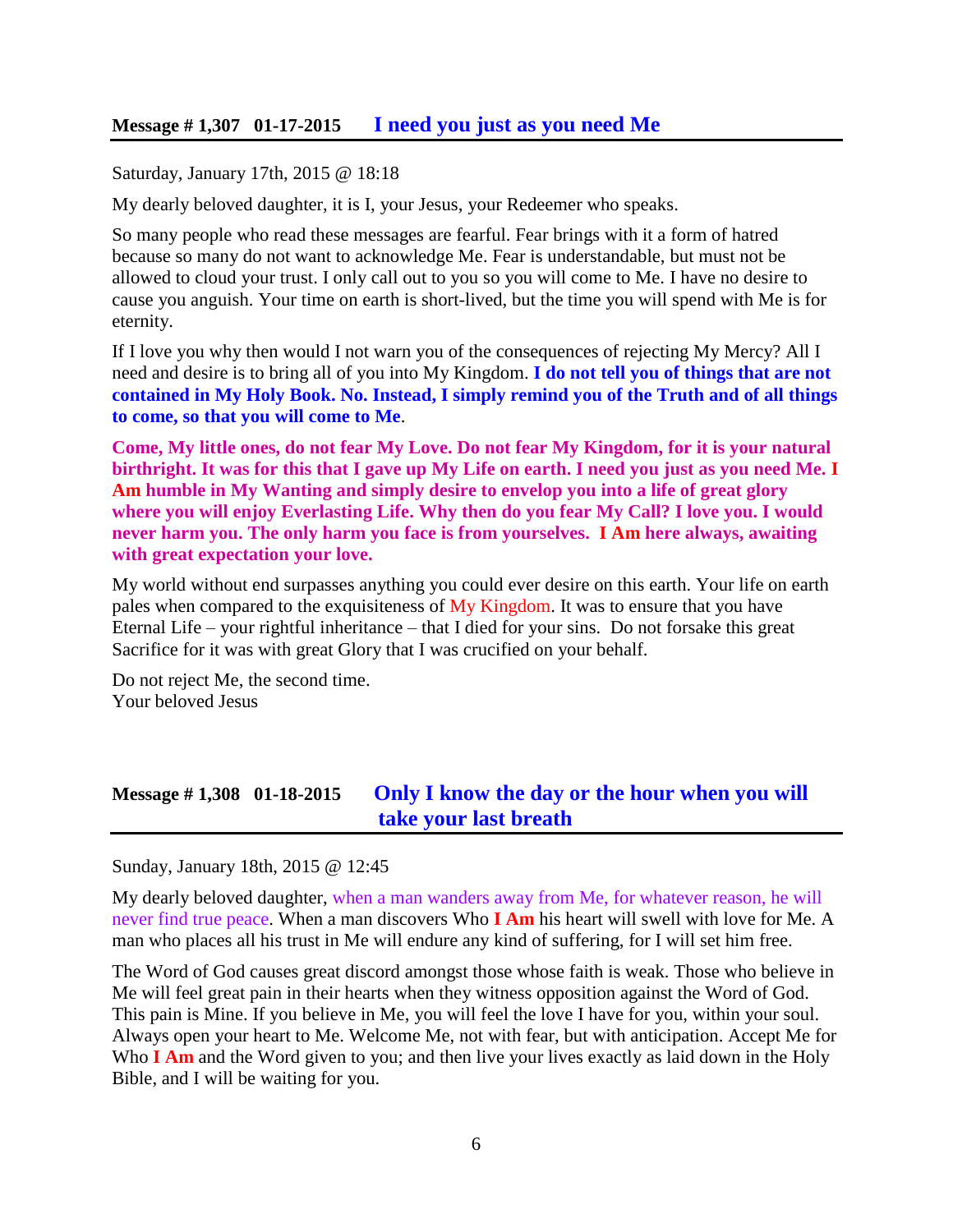**Reject My Teachings and embrace sin, and this will be your downfall. Only I know the day or the hour when you will take your last breath. You must be prepared at all times.** 

**You must ask Me to forgive you your sins as often as you can. I forgive the most hardened of [sinners](http://www.thewarningsecondcoming.com/only-i-know-the-day-or-the-hour-when-you-will-take-your-last-breath-2/) and so you must never fear My Mercy.** 

**Fear only the hour when you have to stand before Me and answer for every [iniquity](http://www.thewarningsecondcoming.com/only-i-know-the-day-or-the-hour-when-you-will-take-your-last-breath-2/) committed against God. If you have not redeemed yourself in God's Eyes by then, there won't be a second chance to do so.**

Your Jesus

### **Message # 1,309 01-20-2015 [Mother of Salvation: people choose their own](http://www.thewarningsecondcoming.com/mother-of-salvation-people-choose-their-own-destiny/)  [destiny](http://www.thewarningsecondcoming.com/mother-of-salvation-people-choose-their-own-destiny/)**

Tuesday, January 20th, 2015 @ 15:30

My dear children, there will come shortly a great deceit, which will fall upon the world like a curtain. This deceit will almost obliterate the Truth, but those who are blessed with the Light of my Son's Mercy will see the falsities, which mask the [Word of God.](http://www.thewarningsecondcoming.com/mother-of-salvation-people-choose-their-own-destiny/)

Not since man was created, will God permit His enemies to succumb to such deceit – a deceit, which has one [purpose](http://www.thewarningsecondcoming.com/mother-of-salvation-people-choose-their-own-destiny/) only. That is to wipe away all traces of God in your society so that all those who do not come from Him will be elevated to great positions of power. God permits this as the greatest test of the human race, to determine who is for Him and who is against Him.

The world has committed grave offences against my Eternal Father and it continues to plunge deeper into mortal sin.

#### **Sacred [servants,](http://www.thewarningsecondcoming.com/mother-of-salvation-people-choose-their-own-destiny/) including priests, bishops, and cardinals have, for over forty years, failed to teach God's children the Truth.**

Many of them will not acknowledge the existence of sin, nor will they warn people of the grave dangers that mortal sin brings to souls. God's servants have one duty and that is to instruct the faithful in all things that are moral and show souls the dangers of failing to live a good life. Sin is no longer referred to as the greatest enemy, which causes man to separate from God.

**Children, God does not desire to cause fear, but you must never be tempted to believe that Hell does not exist, because it does. [People choose](http://www.thewarningsecondcoming.com/mother-of-salvation-people-choose-their-own-destiny/) their own destiny and those souls, who do not ask God to forgive them their sins, will find it very difficult to enter the Gates of my Son's Kingdom.**

You must cling to the Truth always. God has revealed the Truth through His Prophets. Do not turn your backs on the Truth because if you do, you will embrace false doctrine and, mistakenly, believe that it will [unlock](http://www.thewarningsecondcoming.com/mother-of-salvation-people-choose-their-own-destiny/) the gates to your inheritance.

**So many people are being misled and believe that once you look after the material welfare of God's children, then this is all that matters**. Look after your own souls, dear children, because you have one and it will last for eternity, whether you reside with my Son in His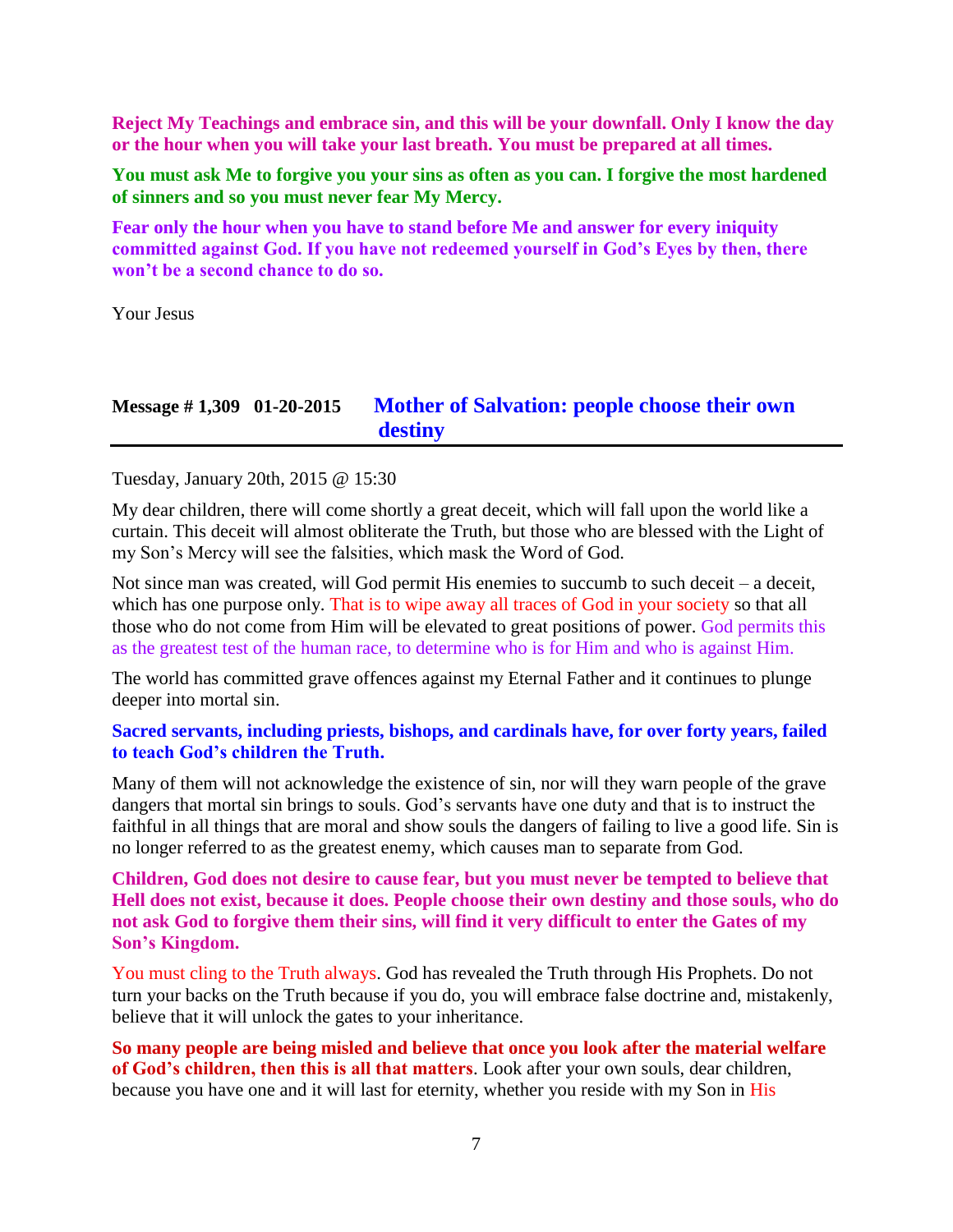Kingdom or are cast away from Him. Never neglect your own souls or you will find it difficult to unite with my Son.

The Truth will live forever, as it is the Word of God. It can never change.

Your beloved Mother,

Mother of Salvation

# **Message # 1,310 01-20-2015 [The Warning will help the world to fight the](http://www.thewarningsecondcoming.com/the-warning-will-help-the-world-to-fight-the-greatest-apostasy-of-all-time/)  [greatest apostasy of all time](http://www.thewarningsecondcoming.com/the-warning-will-help-the-world-to-fight-the-greatest-apostasy-of-all-time/)**

Tuesday, January 20th, 2015 @ 20:40

My dearly [beloved daughter,](http://www.thewarningsecondcoming.com/the-warning-will-help-the-world-to-fight-the-greatest-apostasy-of-all-time/) when The Warning takes place, this will be the first stage of the preparation for My Second Coming. Those who will not accept Me will be given an extraordinary chance to take time to ponder upon the Truth, such is the extent of My Great Mercy.

Please wait for this Day with great joy, for it will be then that unbelievers will finally realize Who **I Am**. They will be shaken out of their apathy and filled with astonishment.

#### **The Warning will help the world to fight the greatest apostasy of all time. By turning to Me during this 15 minutes of complete solitude, and asking Me to pardon you, you will be filled with the Gift of the Holy Spirit. Then you must prepare to fight to help others fulfil their glorious future.**

While The Warning will ignite the faith of the faithful and convert many, there will be a great number of people, including priests and senior members of the [clergy,](http://www.enddays.net/) who will deny it took place. They will lead many away from Me and for that they will be judged harshly. The Illumination of Conscience will bring with it a great outpouring of love for those whose names are contained in the Book of Life. These are the people – and they include many unbelievers – who will convert and who will fight to save their brothers and sisters.

My Time will be used to draw towards Me, those who do not know Me at all, but who will still come to Me when they witness this Great Event. They will know Me instantly and will respond in the way that they know best.

All of these events will come soon and, when the [prophecies](http://www.thewarningsecondcoming.com/the-warning-will-help-the-world-to-fight-the-greatest-apostasy-of-all-time/) given to man from the beginning unfold, they will make perfect sense. **Many of the prophecies given in the Book of [Revelation](http://www.thewarningsecondcoming.com/the-warning-will-help-the-world-to-fight-the-greatest-apostasy-of-all-time/) were written in a way so that people would understand them through the use of symbols. The reality is different, but know this. The Intervention by Me will change the world forever. After that, those who are for Me and who love Me will help Me to bring Eternal Life to billions.**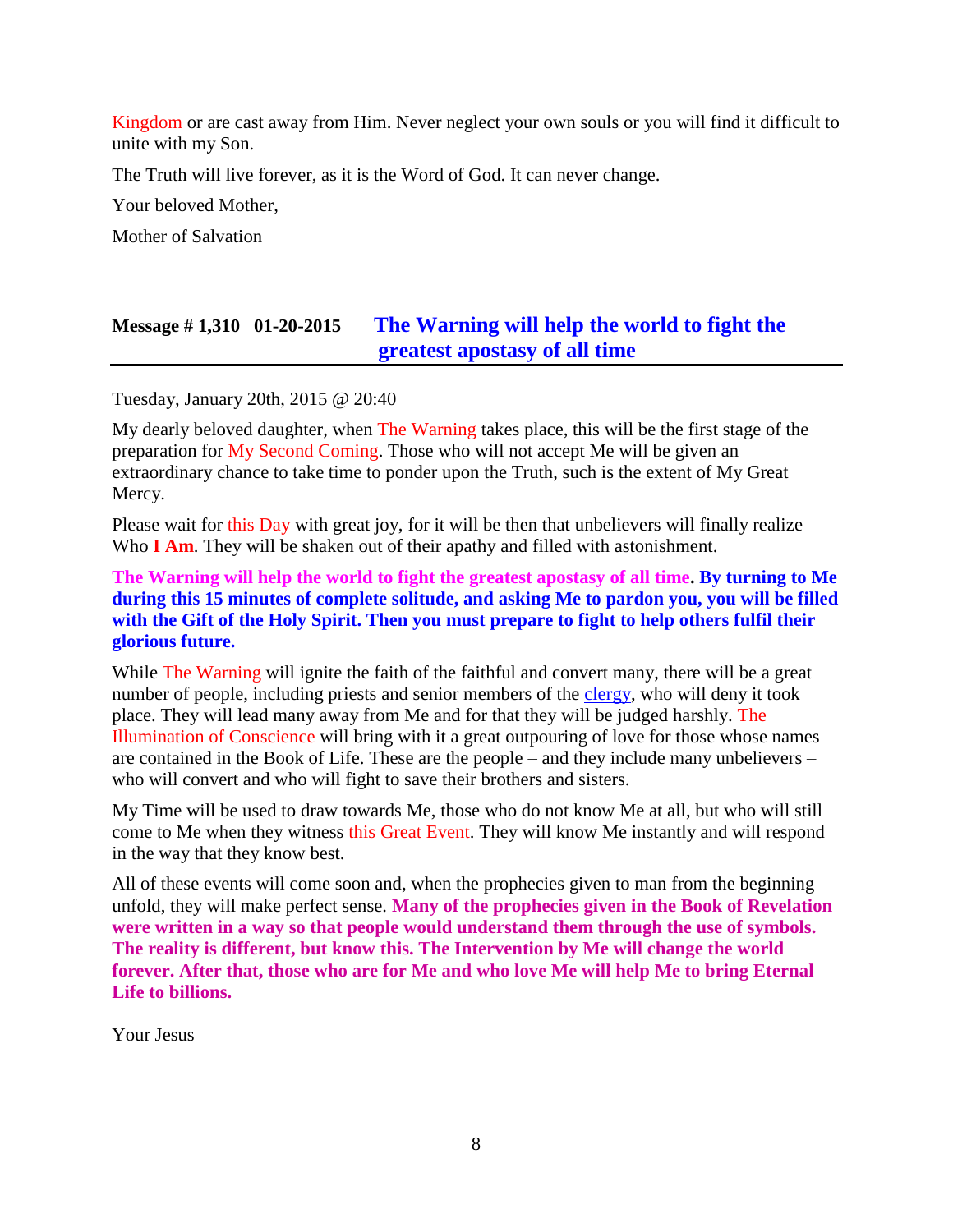#### Wednesday, January 21st, 2015 @ 20:24

My dearly [beloved daughter,](http://www.thewarningsecondcoming.com/with-wisdom-comes-the-ability-to-see-the-truth/) wisdom is a Gift given to man by the Power of the Holy Spirit. For all the riches, powers, and precious stones gleaned on earth, which man may gain, he has nothing if he does not possess the Gift of Wisdom.

With Wisdom comes the ability to see the Truth, which was given by God to the human race through the [Prophets.](http://www.thewarningsecondcoming.com/with-wisdom-comes-the-ability-to-see-the-truth/) Wisdom, unfortunately, is a rare thing in the world today. By succumbing to all things created by man for man, you will fail to see all that is hidden beneath the layers of seductive soothing [vapors](http://www.thewarningsecondcoming.com/with-wisdom-comes-the-ability-to-see-the-truth/) that cover the world because of man's pursuit of every pleasure, every act, every word and spiritual stimulation which does not come from God.

Man is born into the world naked, vulnerable and reliant on others to feed and clothe him. He is born with a body and soul and he will leave the world with nothing, including the garments that clothe him. Man learns from man but he must also learn from the Word of God. Any extra knowledge can be a great bonus, but if used unwisely can cause terrible pain to others. If knowledge is used wisely it can fulfil God's Plan to help and nurture His children.

The human race is being deceived about the Truth. This great deceit sucks the knowledge and the human spirit dry. Sin is no longer merely accepted but is considered a virtue. Virtue is now frowned upon and soon the mere mention of My Name in public will be deemed to be a crime.

The Devil's influence twists the human mind and turns everything back to front. The Devil is the antithesis of God and so, if God says that something is right then he, the Evil One, will convince you that it is wrong. Right will be deemed to be wrong and an evil deed or word will be declared to be right. All sin, deplorable in the Eyes of God, will be justified and this will include every form of evil.

#### **Sin will never be mentioned in the New World Church to come and acts carried out by those who desire to uphold the Word of God will become illegal. And so Wisdom, a Gift from God, will be lacking in your society as the human race embraces acts that are condemned by God.**

If the world tells you that the Word of God should be ignored, and insists that you participate in acts which amount to mortal sin, then I cannot save you. Man is being urged to applaud every cunning law that denies the Word of God and My enemies are [extremely active](http://www.thewarningsecondcoming.com/with-wisdom-comes-the-ability-to-see-the-truth/) in altering the course of history.

All good things, which stem from the Christian Faith, will soon disappear, until the day comes when you will be [persecuted](http://www.thewarningsecondcoming.com/with-wisdom-comes-the-ability-to-see-the-truth/) for receiving the Holy [Sacraments.](http://www.thewarningsecondcoming.com/with-wisdom-comes-the-ability-to-see-the-truth/) But for every wicked act carried out by those who despise Me, God will pour His Spirit over His Own to counteract this evil. Were He not to do this, there would be little hope in salvaging His children from the grip of darkness. Satan has manifested his influence in every corner of the world. Those he seduces are his willing agents and delight when they overcome all opposition from God's people, so as to bring the world to its knees. But God, because of His Love for you, will ensure that Wisdom, granted to man through the Power of the Holy Spirit, becomes the armor which His loyal servants will use to steer people away from the smoke of Satan.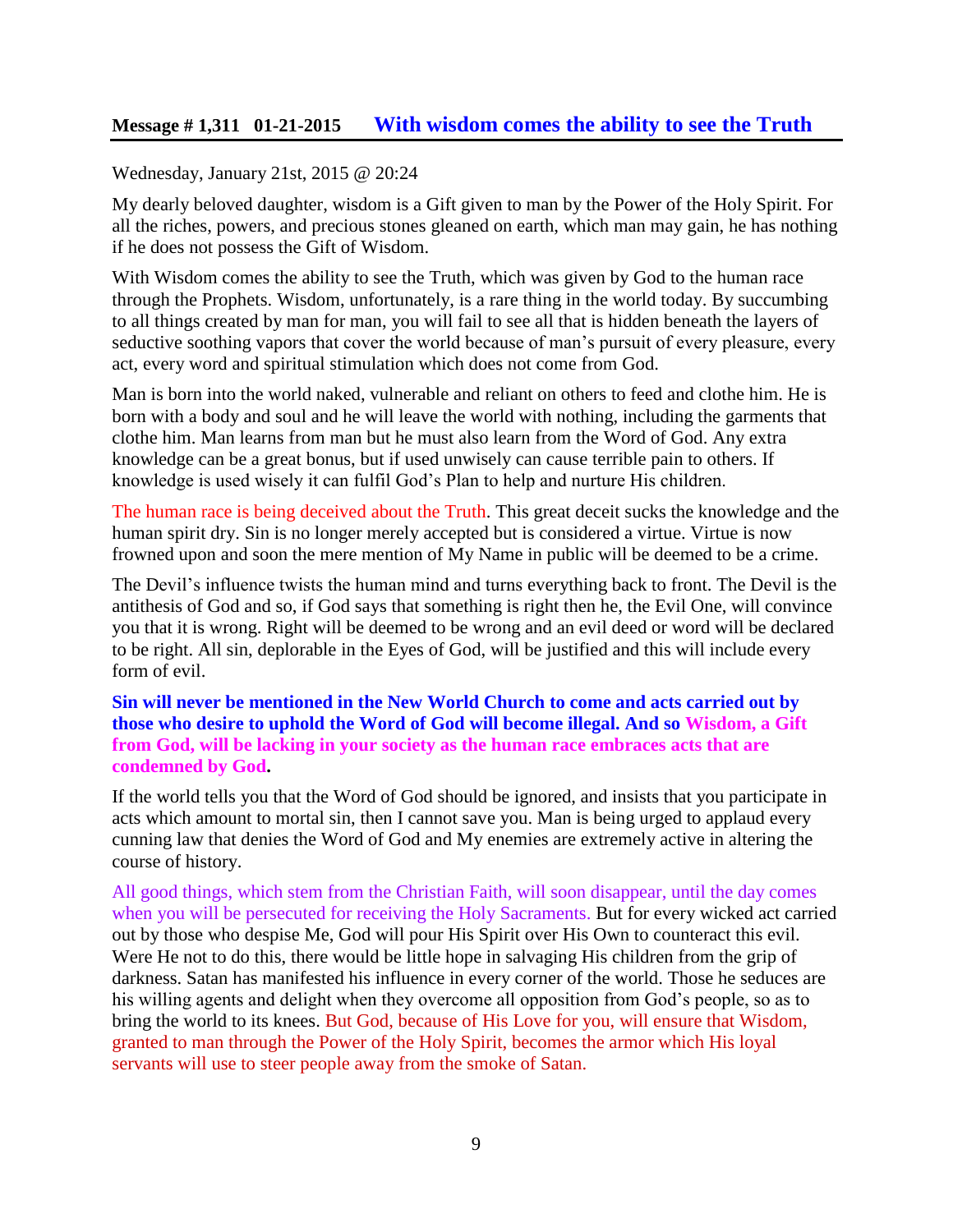The Light of God will shine brightly amongst His people and under His Protection they will uphold His Word and lead others into the Spirit of wisdom. Souls who truly know Me will be drawn to God's Gift of wisdom, for she will shine like the sun and bring comfort to all God's people, who will be despised when they openly profess their love for God.

Evil will not, nor can it, overcome the Gift of Wisdom, which God will soon bequeath to all those who love Him. Then nothing shall stand in God's Way as He strides ahead to garner every nation into His Loving and Safe Arms.

All religions, all souls, all nations will be given the Gift of Wisdom. But, it can only be received by those who truly love God, for only through their love for Him will they be able to pray for those who want nothing to do with Him.

Your Jesus

### **Message # 1,312 01-22-2015 [God is Omnipresent –](http://www.thewarningsecondcoming.com/god-is-omnipresent-he-is-everywhere/) He is everywhere**

Thursday, January 22nd, 2015 @ 20:20

My dearly [beloved daughter,](http://www.thewarningsecondcoming.com/god-is-omnipresent-he-is-everywhere/) apostasy has gripped the world and spreads its tentacles into every religion, which acknowledges Me, Jesus Christ, as well as those which acknowledge My beloved Father.

Those who spread apostasy do it in a way that is not apparent and impostors will carefully nurture souls into accepting a false [doctrine.](http://www.thewarningsecondcoming.com/god-is-omnipresent-he-is-everywhere/) **This will lead two thirds of Christians into apostasy where they will be none the wiser. Every Law of God will be bent and presented as being pertinent to the modern world. So persuasive will My enemies be, so caring and humble in appearance, that they will convince even the most staunch and loyal followers of Mine that these changes are acceptable in God's Eyes.**

Once a Christian departs from the Truth, he is guilty of accepting lies. Soon after he will accept false doctrine and then he will fall away from the Faith very quickly. When the time is right, the Man of Perdition will convince all Christians who reject the True Word of God to join a new One-World Religion. And so this is how My Church will be crucified. But, the Light of God will be poured out over the Christians and the Jews and out of their mouths, inspired by Enoch and Elijah, they will preach the Word of God. These will be the two religions which will be targeted by My enemies and [persecuted,](http://www.thewarningsecondcoming.com/god-is-omnipresent-he-is-everywhere/) dealt with harshly before being [banned](http://www.thewarningsecondcoming.com/god-is-omnipresent-he-is-everywhere/) from practicing their religion in public places. Eventually, they will take over their churches and temples. But, covered by the Fire of the Holy Spirit, they will spread the Word of God. They will find the courage and the strength to remain true to God.

Priests loyal to the Truth will continue with the daily Sacrifice carried out in My Name and in the way it was meant to be. Following them will be the remnant in every nation who will respond to the Spirit of Fire. God's Power must never be underestimated. He will lead His Own on their march to victory. He will wipe away every bramble, which blocks their path. He will cover them with the Circle of His Heavenly Protection and fill their souls with wisdom and the Truth.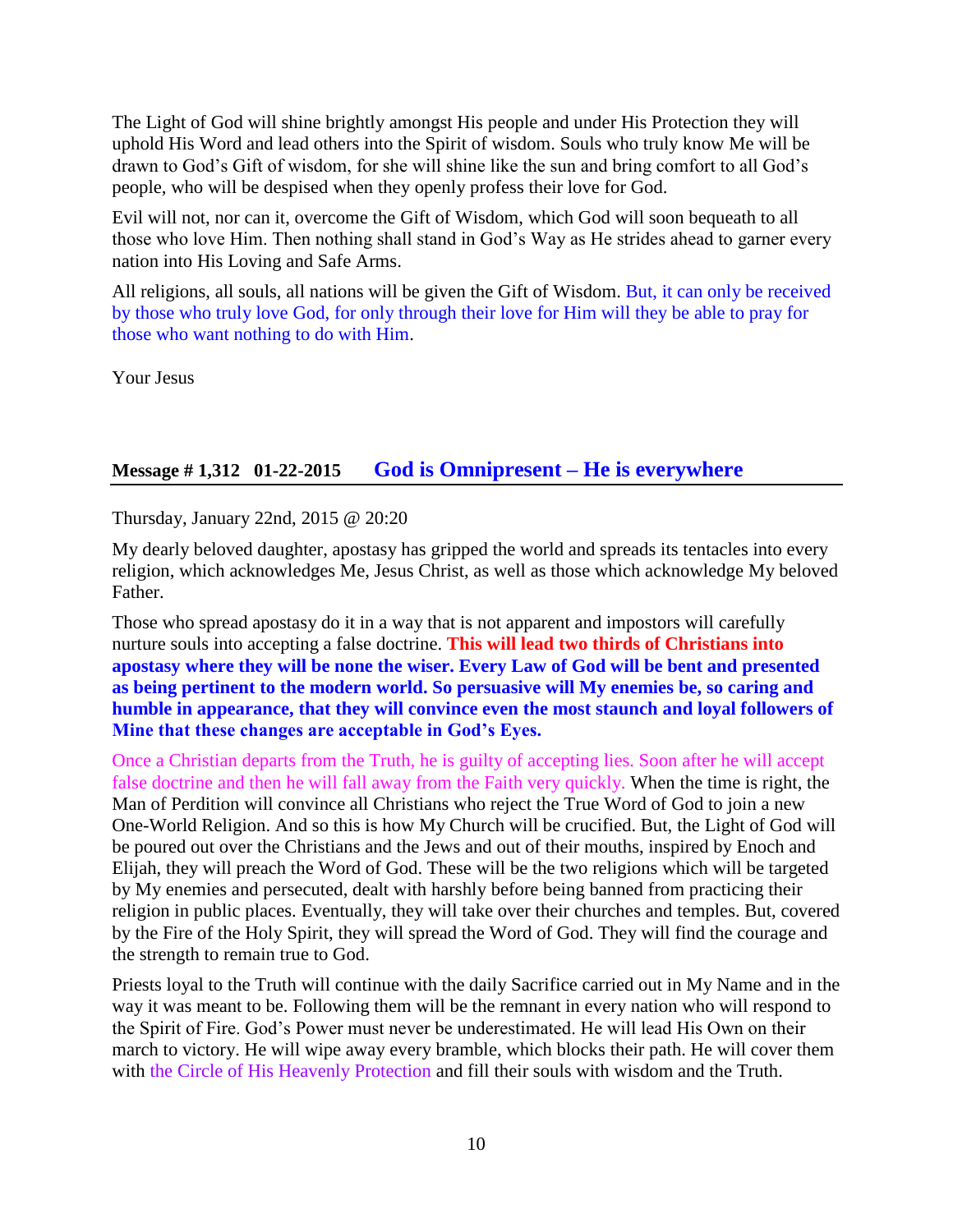God is omnipresent – He is everywhere and He sees everything. Satan's power is terrifying but he is not omnipresent. He can only spread his influence through the souls he and his cohorts manage to deceive. God's Power can multiply in every single part of the world in an instant. Every action, good, bad, or indifferent, comes about through the free will of man, which is influenced by either the Holy Spirit or the spirit of evil.

God's Power will prevail and on the Great Day of the Lord, His enemies will be powerless and through the Hand of My Father, they will be cast into the [abyss.](http://www.thewarningsecondcoming.com/god-is-omnipresent-he-is-everywhere/) The greatest punishment will be brought down upon God's sacred servants who preach falsities. Because they were blessed with the Truth, but rejected it in favor of deliberately drawing souls away from the Word of God, theirs will be the worst sin of all and for that they will never see the Face of God.

Your Jesus

# **Message # 1,313 01-25-2015 [Mother of Salvation: the influence of the secular](http://www.thewarningsecondcoming.com/mother-of-salvation-the-influence-of-the-secular-world-is-akin-to-that-of-a-great-flood/)  [world is akin to that of a great flood](http://www.thewarningsecondcoming.com/mother-of-salvation-the-influence-of-the-secular-world-is-akin-to-that-of-a-great-flood/)**

Sunday, January 25th, 2015 @ 14:40

My dear children, the Gift of [Discernment](http://www.thewarningsecondcoming.com/mother-of-salvation-the-influence-of-the-secular-world-is-akin-to-that-of-a-great-flood/) comes from the Power of the Holy Spirit and it is not given easily. It must be earned. It is only given to those who are in union with Christ and who are free of all distractions of the temptations placed before them by the Evil One. The Evil One cannot deceive those who are blessed with this Gift.

Woe to the man who is deceived, for he will allow himself to be led into falsities. Deceit comes from Satan himself and those he infests. Anyone who does not accept the Existence of [Jesus](http://www.thewarningsecondcoming.com/mother-of-salvation-the-influence-of-the-secular-world-is-akin-to-that-of-a-great-flood/)  [Christ](http://www.thewarningsecondcoming.com/mother-of-salvation-the-influence-of-the-secular-world-is-akin-to-that-of-a-great-flood/) will find it almost impossible to withstand the smoke of Satan, which [blinds](http://www.thewarningsecondcoming.com/mother-of-salvation-the-influence-of-the-secular-world-is-akin-to-that-of-a-great-flood/) each and every one of you who are guilty of allowing the sin of pride to devour you. Any Sacred Servant of God who wanders away from the Truth will lead all those, who look to him for guidance, into [error.](http://www.thewarningsecondcoming.com/mother-of-salvation-the-influence-of-the-secular-world-is-akin-to-that-of-a-great-flood/) For this, he will suffer a great punishment on the Day of Judgment.

**The influence of the secular world is akin to that of a great flood and souls who allow it to change their view or opinion of the Word of God will drown. Deceit is a tool of the Evil One and his main focus is to destroy my Son's Church on earth by seducing those within it. Open your eyes to new changes, which will be introduced and which curse the Name of God.**

You must never allow falsities to influence what my Son taught you for my Son never deviated from His Written Word, nor will he ever do so. The Truth will sustain you during the trials which lie ahead, and which will scourge my Son's Church on earth. You must prepare for these times for they are almost upon you.

Your beloved Mother

Mother of Salvation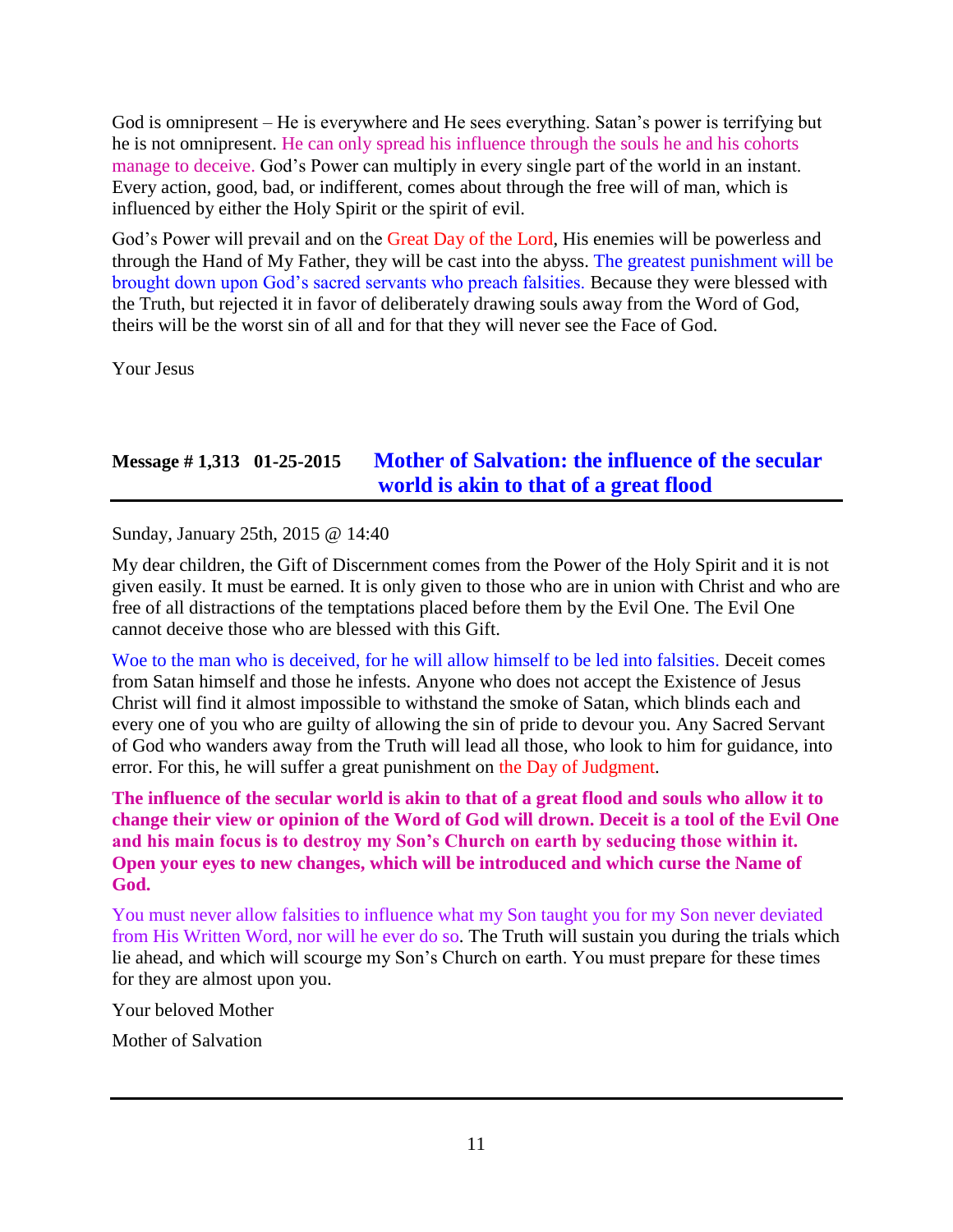# **Message # 1,314 01-25-2015 [God the Father: I will embrace every person,](http://www.thewarningsecondcoming.com/god-the-father-i-will-embrace-every-person-race-creed-and-religion/)  [race, creed and religion](http://www.thewarningsecondcoming.com/god-the-father-i-will-embrace-every-person-race-creed-and-religion/)**

Sunday, January 25th, 2015 @ 15:45

My dearest daughter, My Intervention to open the eyes of My children to the Love of My beloved Son, Jesus Christ, is drawing closer.

I love all of My children and I will call every man, woman and child over the age of seven years, into the Light of My Son's Mercy. Prepare for My Intervention for it is sooner than you think and be thankful for this Great Gift. The spiritual warfare you are witnessing in the world is manifested on earth and the battle will arise between My enemies, who try to silence all those who refuse to be drawn into falsities, and those who do not betray My Son.

When the Hand of My Justice falls, it will test the faith of all those who say they are for My Son, and only those who are willing to follow the Cross will remain strong enough to proclaim the Truth. Soon the cobwebs will be drawn back and the full extent of your inheritance will be made known to you. My Enemies will, for the most part, reject this Intervention and they will fight to the bitter end to deny Jesus Christ.

I will embrace every person, race, creed, and religion into the Light of My Son and many will see Him. As a result this will mean many will convert and ask for the right to live eternal life in the Glory of My Son's Kingdom on earth.

I have promised that My Son will take up His Seat on His Throne and this will come to fruition. Those who do not want to become part of His Kingdom will make their choice based on the free will I have given to each of you.

I, your beloved Father, Creator of all that is and will be, beg that you do not squander your birthright. If you do, you will be devoured by Satan who is merciless as much as he is a liar, deceiver and accuser. You are being given a Gift that no generation before you has been accorded and you must pray that you will be given the Graces to accept My Favor.

Come into the Light, for if you do not, then you will be blinded by darkness for eternity. This would tear My Heart in two and I do not desire to lose any of you.

I Bless you. I guide you through this Holy Mission, which is given to you by the Holy Blessed Trinity as foretold.

Your beloved Father

God the Most High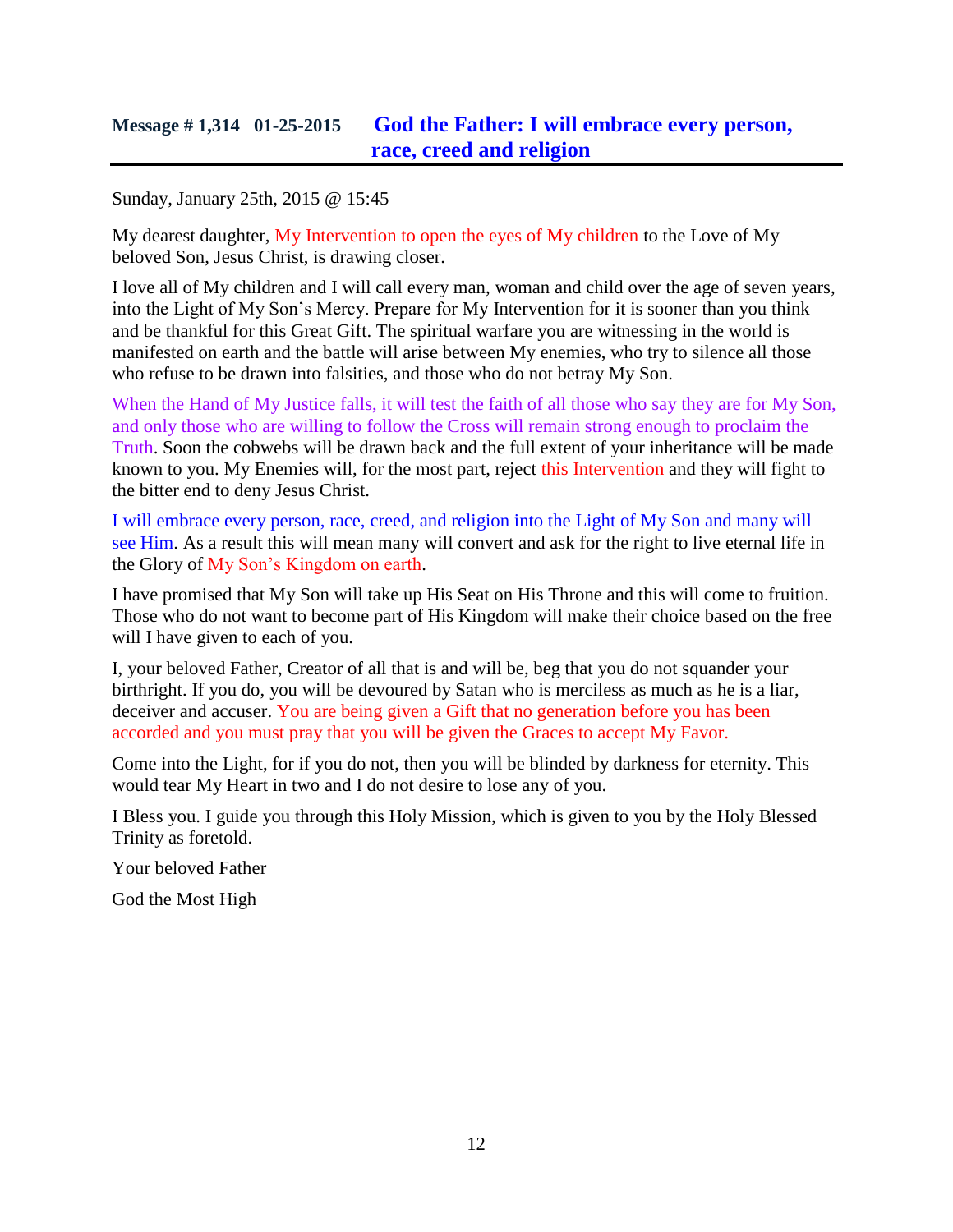Tuesday, January 27th, 2015 @ 14:35

My dearly beloved daughter, reason plays no part in the minds of those who will reject fiercely the Holy Word of God including those who are against Me anyway and those who do not remain loyal to the Word completely. You can only say you are of Me as one body – not part of your body. You cannot say you love me with just a part of you. You either love Me according to My Word or not at all.

When you betray Me you will do this by justifying your reasons when you accept lies about Who **I Am**, What **I Am,** and What I said. You will, just as your ancestors before you did, throw Me out and make false accusations against Me. You will use My Word according to your own interpretation and then accuse the righteous of being uncharitable. You will scourge Me by your betrayal of My Body and inflict terrible pain and suffering upon those you accuse of heresy in My Holy Name.

Reason will be left to one side as you make every excuse to follow a path in the opposite direction to the one which was carved out for you by My Death on the Cross.

Satan is the great accuser of God's children and, when present in the souls of those he infests, will make every accusation against God's children in order to discredit My Word. He will deceive you to make you ignorant to the Love that God has for you. He will destroy every ounce of faith you possess if you give in to him. He will take advantage of your free will – a God-given right – and have you believe that you can live a life without God.

Your Jesus

# **Message # 1,316 01-28-2015 [The Holy Bible will become almost impossible to](http://www.thewarningsecondcoming.com/the-holy-bible-will-become-almost-impossible-to-find/)  [find](http://www.thewarningsecondcoming.com/the-holy-bible-will-become-almost-impossible-to-find/)**

Wednesday, January 28th, 2015 @ 17:00

My dearly beloved daughter, I have been cast into the wilderness and feel wretched in My Grief at the way in which Christianity is being vilified in the world.

My Voice is but just a whisper amidst the roar of the Beast and those who despise Me. These voices of discontent will multiply and drown out the Word, which came from My Life. Heretics, pagans, false visionaries and prophets, traitors and lovers of molten gold will rise in unison to rebel against Me. Those who follow in My Footsteps will be downtrodden and laden with the weight of My Cross and will have to climb a steep mountain if they are to hold dear all that they were taught by Me.

The Holy Bible will become almost impossible to find before it will become extinct. Every attempt to deny God will be made until the Word is replaced by the doctrine of darkness. Those of you who believe in Me, your Jesus, must never succumb to anything which does not come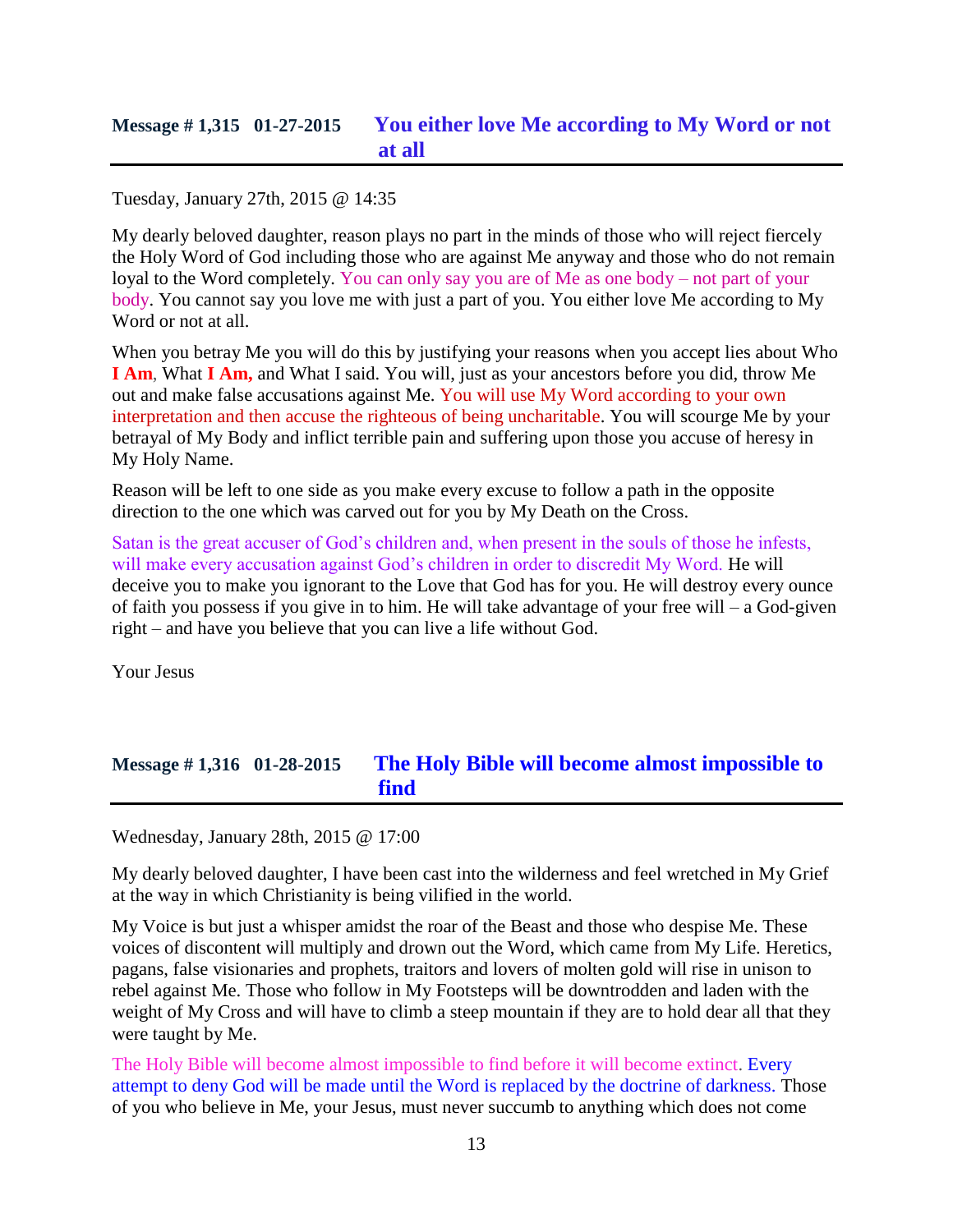from Me. Only I safeguard you against harm and it is only through Me that you will find Eternal Salvation.

**Be careful of false prayers you may be presented with, for they will not be inspired by the Holy Spirit and are to be avoided. A small word, a little phrase or simple omission, here and there, can turn a prayer into a falsity. Evil is a silent killer of the spirit and is not easy to identify when it is disguised as being the Truth. It is time to weed out your garden and remain true to all that I taught you, for anything else is irrelevant and can cause you to lose your faith.**

Faith in Me and trust in My Promise to come again, in Great Glory, must never be shoved aside in favor of the titillation of false prophets, sorcerers, pagans, and heretics. My enemies are working hard to deceive you and most of them are perfectly aware as to Who **I Am** but they want you to reject Me, whatever the cost. You must remain as a small and trusting child when you call on Me and I will lead you along the Way to My Kingdom. I will protect all of you who trust completely in My Love and My Holy Will. Only then can I intervene to wipe away My enemies and spread the Truth so that the new world to come can be inhabited by every child of God.

Trust, faith, hope, and love are important if you are to find the strength to remain by My Side. Love for Me, without condition, will gain you great Graces along your journey to My Glorious Kingdom – the world which will have no end.

Your beloved Jesus

# **Message # 1,317 01-29-2015 [Enoch and Elijah will not be present in human](http://www.thewarningsecondcoming.com/enoch-and-elijah-will-not-be-present-in-human-form/)  [form](http://www.thewarningsecondcoming.com/enoch-and-elijah-will-not-be-present-in-human-form/)**

Thursday, January 29th, 2015 @ 21:30

My dearly beloved daughter, it will be the Roman Catholics and the Jews who will face the greatest opposition in the times ahead. They will suffer discrimination, opposition, and hatred as the apostasy strangles humanity. Their voices will be silenced as falsities devour the minds of God's children when the Evil One deceives the world into rejecting the Word of God.

These two witnesses will continue to proclaim the Truth through those amongst them who are strong enough to spread the Fire of the Holy Spirit until the Great Day of the Lord descends upon humanity. The spirits of Enoch and Elijah will flood their souls and they will cause outrage when they bear testament to God, the Truth and the Life, which billions will reject. As foretold, these two witnesses will be opposed and fought against, but woe to the man who tries to destroy them for God will punish His enemies to allow these two to keep the flame of His Love alive in a world which will be covered with **the darkness of apostasy**.

Enoch and Elijah will not be present in human form but know this. They will be present in the spirit of these two witnesses and it will be through their suffering that God will redeem those who are blind to the Truth.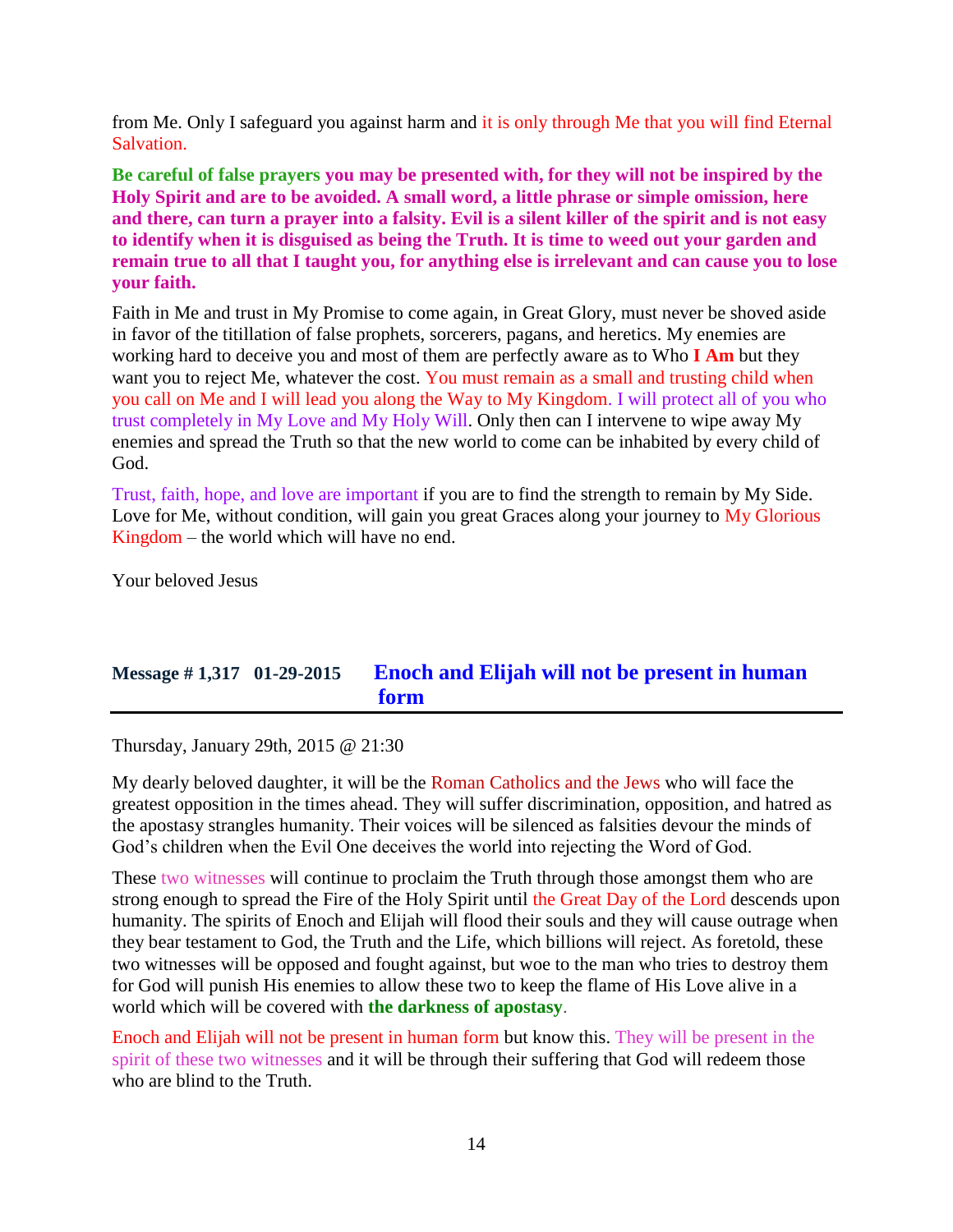Never fear the Truth, fear only those who are filled with such hatred for Me, Jesus Christ, that they will stoop to every wicked act in order to keep these two witnesses silent. But, they will have no impact for the Fire of the Holy Spirit will pour from their mouths like a sword and cut into the hearts of those who are in the greatest need of God's Mercy. **Then, when the time comes, these two religions will be banned and those who dare to practice them openly will be accused of committing a crime. Burnt to the ground the Temples will become mounds of ashes and the world will delight in the destruction of God's Faithful and celebrate their demise.**

After that, the sound of God's Voice will be heard in every corner of the world and out of the ashes will arise the New Beginning, the New Jerusalem, a new pure world without sin.

Your Jesus

# **Message # 1,318 02-04-2015 [Soon the skies will split and the Fire of the Holy](http://www.thewarningsecondcoming.com/soon-the-skies-will-split-and-the-fire-of-the-holy-spirit-will-be-upon-you/)  [Spirit will be upon you](http://www.thewarningsecondcoming.com/soon-the-skies-will-split-and-the-fire-of-the-holy-spirit-will-be-upon-you/)**

Wednesday, February 4th, 2015 @ 20:06

My dearly beloved daughter, the hatred against all good things which come from God, including His Holy Word, is intense at this time. Love in the hearts of man, which is naturally present in the soul of every child born into the world, has turned cold in the hearts of humanity.

Charity and love for one another has evaporated and, as foretold, man will turn against his brother, sister, father, mother, and neighbor as the final battle for souls reaches its pinnacle. The good, the meek, and the humble will be trodden upon and those with malice and a lack of love in their souls, will bully those who dare to speak the Truth.

My Father, by whose Holy Command I speak to the world, has instructed Me to issue this warning. Prepare to face Me for soon the skies will split and the Fire of the Holy Spirit will be upon you. Those with tender hearts and whose souls are filled with love for others will be rewarded with the Gifts I will bring with Me on that day. To the others I say this. For every wicked act, word or deed you are guilty of and for the pain you have inflicted on others, you will experience the pain of your iniquities as seen through My Eyes. Because so many will be shocked when they see the state of their souls I ask that you do not fear. Simply trust in My Great Mercy. I am coming not to punish or judge you but to awaken within you the love that you have lost for Me.

Come, all of you, the time for God's Intervention is close and those who prepare their souls, through the act of Reconciliation and Confession, will be spared the pain of purification.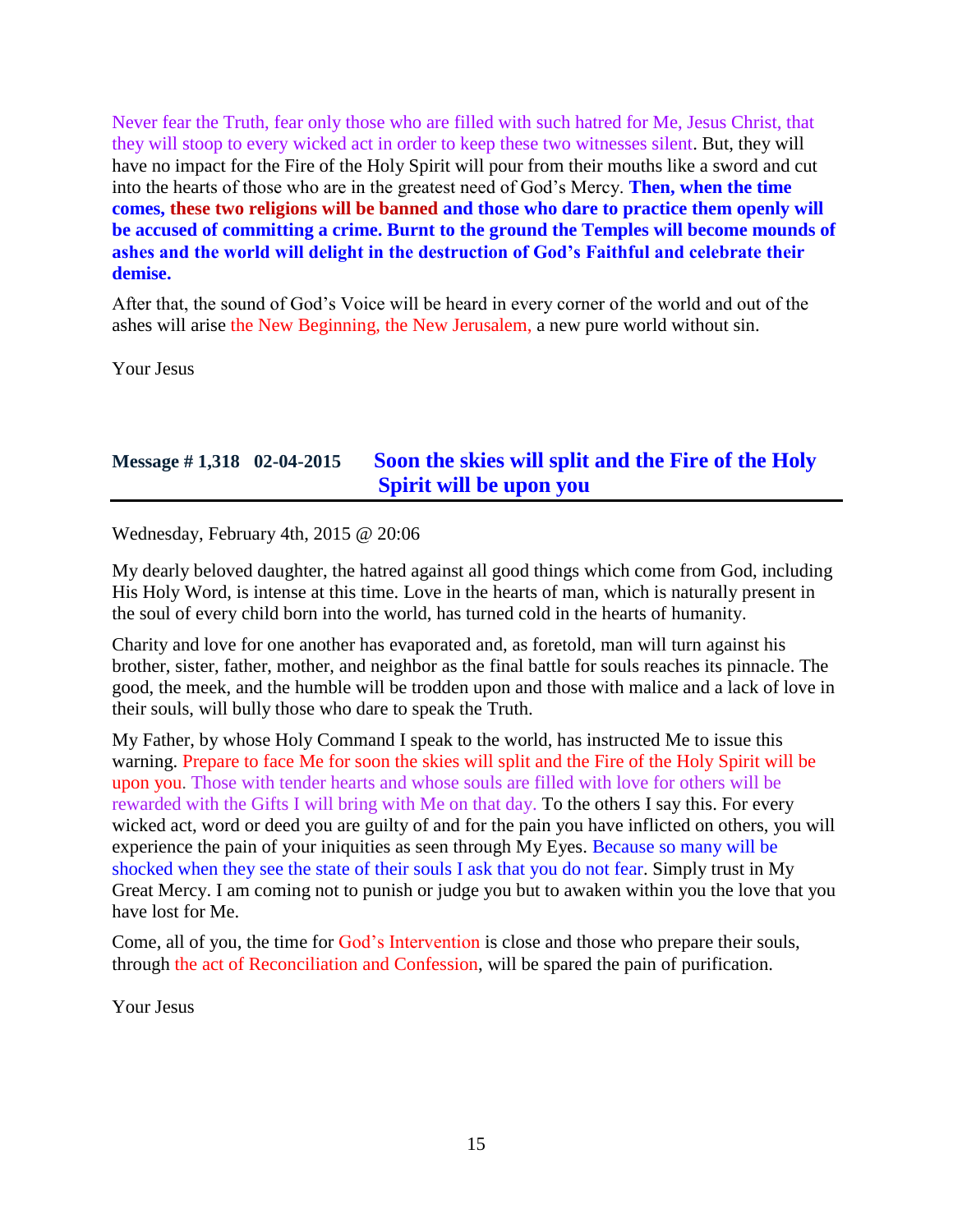### **Message # 1,319 02-07-2015 I Am [your only real solace in a world which is](http://www.thewarningsecondcoming.com/i-am-your-only-real-solace-in-a-world-which-is-against-me/)  [against Me](http://www.thewarningsecondcoming.com/i-am-your-only-real-solace-in-a-world-which-is-against-me/)**

Saturday, February 7th, 2015 @ 21:37

My dearly beloved daughter, My fight to bring peace to all of God's children, and to take every person into the glory of the New Heaven and Earth, is intensifying. I will fight to the end to salvage humanity from the wickedness, which has been inflicted upon them by My Adversary.

I ask that all of you who love Me and uphold My Word remain strong in the face of the hatred you will have to bear witness to against My Holy Word. If you reject My Word then you reject Me. You will have failed to understand the meaning of My Death on the Cross.

To live a life in Me requires great courage and stamina, for you will never be left in peace when you openly profess your belief in Me.

**I Am** your only real solace in a world which is against Me. **I Am** your lifeline in times of troubled waters. **I Am** Life itself and all things that are good come from Me. Evil in any form cannot come from Me, for it is impossible. Until the world accepts that Satan exists they will never accept the Existence of God.

Satan and every fallen angel cast out of Heaven by My beloved Father creates hatred in the souls of those who allow sin to strangle them. It is through the sin of pride that all other sins emanate. Pride was the downfall of Lucifer. Pride is the sin by which man aligns himself with the Evil One. Pride will be the downfall of humanity.

**To love Me you must do so without condition and this is no easy feat. To love Me means adhering to the Word of God. If you deviate from this, your love for Me will wither until, eventually, you will live by your own rules.**

Your Jesus

# **Message # 1,320 02-08-2015 [The spirit of evil is more powerful than the will of](http://www.thewarningsecondcoming.com/the-spirit-of-evil-is-more-powerful-than-the-will-of-man/)  [man](http://www.thewarningsecondcoming.com/the-spirit-of-evil-is-more-powerful-than-the-will-of-man/)**

Sunday, February 8th, 2015 @ 20:31

My dearly beloved daughter, as the Holy Spirit permeates throughout these Messages, My Word, like it was during My Time on earth, spreads like lightning. The speed by which the Holy Spirit spreads is beyond the understanding of mortal man. And, as the Paraclete, through the Power of God, engulfs the souls of all those with humility in their hearts, the spirit of evil will follow everywhere It is present.

**The spirit of evil is more powerful than the will of man, but it is powerless against the children of God, who place all their trust in Him**. **The spirit of evil will always have one motive and that is to deceive. Satan, the great Deceiver, will use pride within the soul to convince man** that his flawed reasoning can dictate what is right or wrong. The victim will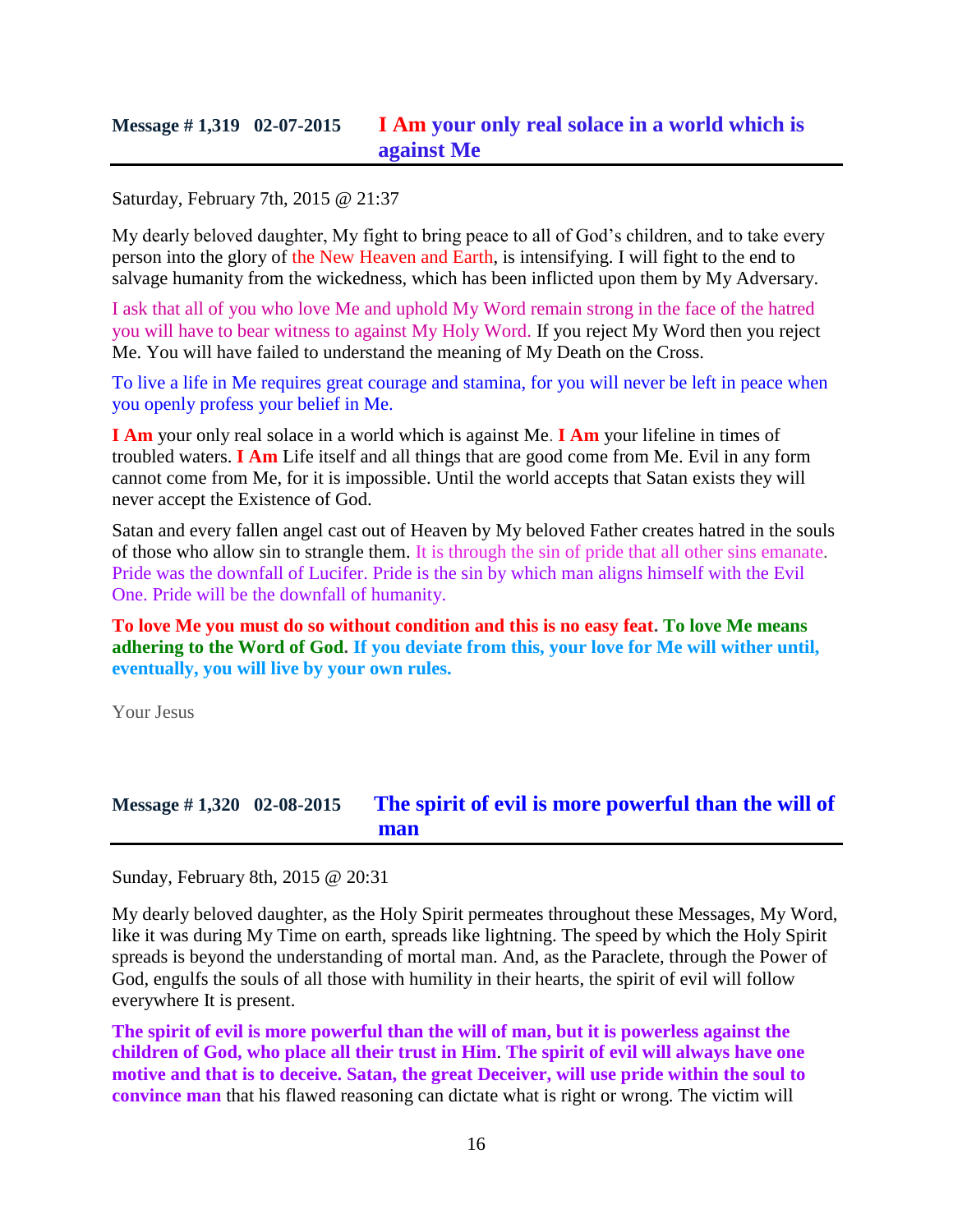believe that he is in control of his own destiny and therefore his faith, what little he may have, is secondary.

Freedom of the conscience can lead weak souls into rejecting the Existence of God. Other souls, who do accept the Existence of God, will allow their personal opinions dictate their own interpretation of Who God is and how God responds to sinners. Either way, they will reject the Authority of God in favor of what they want to believe. Their pride will lead to their downfall.

**The Devil is very cunning and will say to such souls 'do what your conscience says' and convince them to give precedence over the Word of God. Oh how easily manipulated is man who, because of sin, falls prey to such deceit. Come, I say, who are you to decide that you know more about Me than what I have taught you? My Teachings are clear, precise and never waive. If you cannot trust in the Word of God, then you cannot love Him truly. It is by your own free will that you choose what to believe. But the man who twists the Word of God, to fit neatly into his own opinion of My Word and to suit his own needs, is the man who will succumb to the temptation of the Evil One.**

Everywhere My Word is upheld, the Devil will hover waiting to devour souls who value their own views and opinions over the Word of God. Every man who remains firm to the Truth will face terrible trials by the Deceiver, who will never cease in his efforts to lead him astray. So, everywhere the Holy Spirit spreads His Wings, the spirit of evil will follow every step of the way. Relentless, frustrated and determined, he will torment those souls who have been blessed by the Power of the Holy Spirit.

You won't find the spirit of evil trying to tamper with the souls he has already won over, for he has no need of them. A man who loves Me and follows the Word of God is vulnerable for he is the most-sought-after prize. You must never believe, however, that you are strong enough to withstand such attacks on your faith, because each one of you is a sinner. And as sinners, unless you cleanse your souls through reconciliation on a regular basis, you too will betray Me, for you won't be strong enough on your own to withstand the pressure to deny Me otherwise.

Never forget what I warned you about. You are in the middle of the greatest spiritual battle of all time. Only the fittest, the strongest, and the purest of souls will survive it.

Your Jesus

# **Message # 1,321 02-10-2015 [Mother of Salvation: Pray for the protection of](http://www.thewarningsecondcoming.com/mother-of-salvation-pray-for-the-protection-of-my-sons-church-on-earth/)  [my Son's Church on earth](http://www.thewarningsecondcoming.com/mother-of-salvation-pray-for-the-protection-of-my-sons-church-on-earth/)**

Tuesday, February 10th, 2015 @ 14:36

My dear children, it is important that all of you recite the Crusade Prayers and my Most Holy Rosary as part of your daily prayers. You may choose whichever prayers that you select, not necessarily every Prayer, but those which are according to your desire. My Most Holy Rosary must be recited daily against the influence of the Evil One.

Prayer brings you closer to God and protects the souls of all those who request the help of my Son against the power of the Deceiver. Prayer is the greatest weapon against evil and you must never underestimate the power that it yields.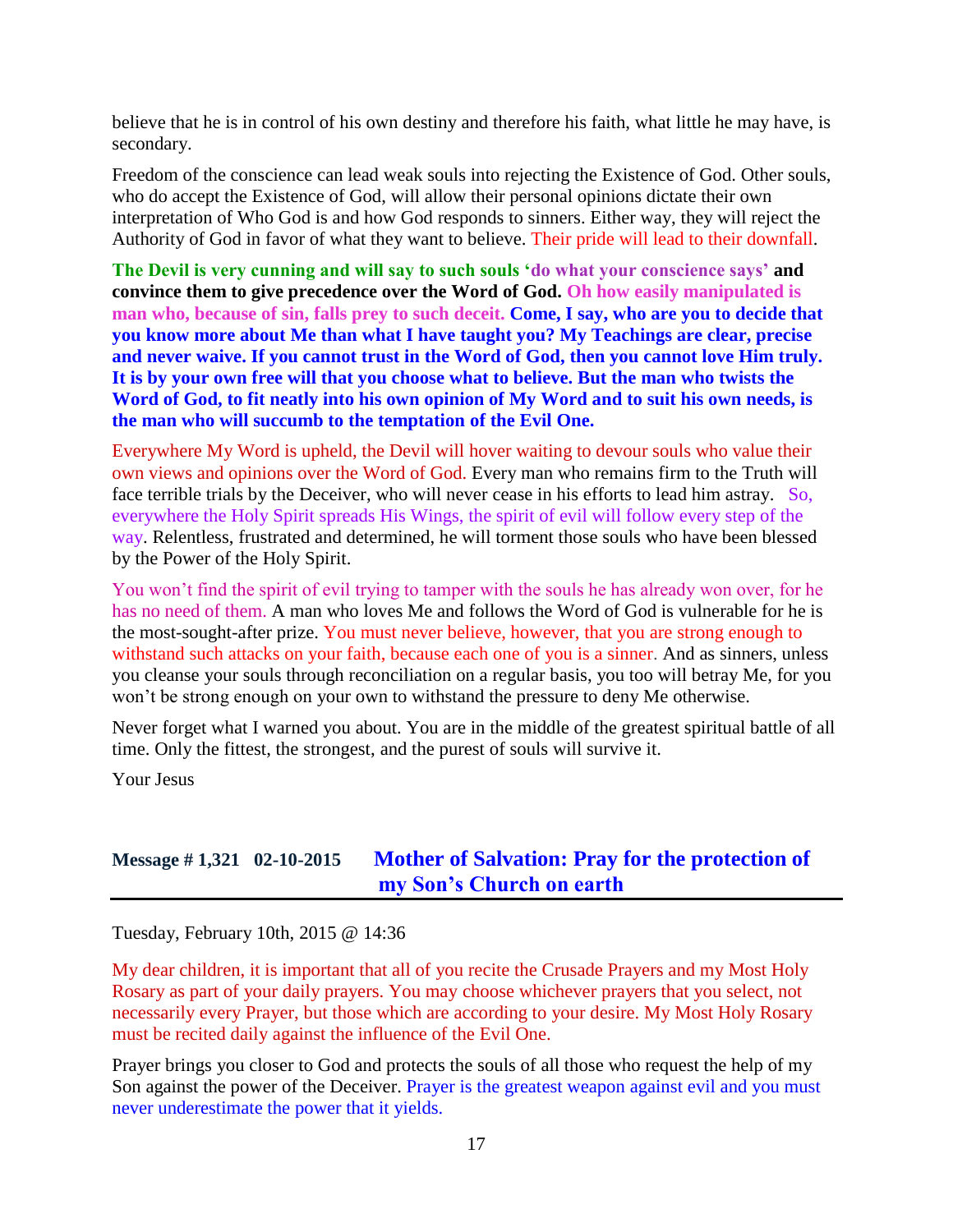Pray for the protection of my Son's Church on earth and ask my Son to grant Mercy to everyone who tries to crucify it. This Church – the Body and the Temple of  $my Son - is$  the path through which all glory will be given to God. The Teachings, the Word and the Holy Eucharist, that is the Body and the Blood of my Son, Jesus Christ, were Gifts given to humanity for the salvation of souls. You must uphold the Truth and prepare to accept my Son's Mercy.

I urge that you pray for souls who refute the Truth and beg my Son to pour His Mercy over their souls. My Son is Life. All Life comes from Him. Reject my Son and you will not sustain life in His Kingdom to come.

**My Son has asked me to plead for your prayers for the souls of those who will reject Him. He will hear the prayers you offer up for all of your loved ones and for those who will be unable to accept the Light when it shines like a beacon and covers humanity.**

The souls who are alight with the love and humility necessary to receive my Son will rejoice. Those with darkness in their souls will shun the Light, as they will find it painful to see the Truth. Pray with all your hearts for the souls who are in most need of my Son's Mercy now and every day from now on.

Without your prayers, many will be lost and they will pine for eternity, for the company of my Son, but He will be nowhere for them to find.

I leave you with my love, my protection and my peace. Please respond to my call for the salvation of souls.

Your beloved Mother

Mother of Salvation

# **Message # 1,322 02-11-2015 [I can reveal only so much to you before I separate](http://www.thewarningsecondcoming.com/i-can-reveal-only-so-much-to-you-before-i-separate-the-sheep-from-the-goats/)  [the sheep from the goats](http://www.thewarningsecondcoming.com/i-can-reveal-only-so-much-to-you-before-i-separate-the-sheep-from-the-goats/)**

Wednesday, February 11th, 2015 @ 15:16

My dearly beloved daughter, so many spat in My Face, cursed Me and denied Me during My Time on earth and they continue to do so to this day.

Every Gift, which was given to humanity through Seers, Visionaries and Prophets from God, was rejected by the majority. Soon, the Flame of Truth will be difficult for man to find, though they may seek it out. My enemies will rejoice and celebrate as My Witnesses on earth are knocked to the ground and trampled upon. Oh how ungrateful are the cold hearts of men, and how little love they have for Me

**My punishment is imminent** and I will separate those, whose love for Me remains alive, from the souls who reject Me. My Intervention will be swift and woe to the man who curses Me, for I will cut him off from the Bosom of My Sacred Heart, and he will be left walking amongst the beasts who roam the earth seeking out the souls they crave so that they can destroy them.

Today your Lord has spoken and today is the day when the changes, as foretold, will commence. My Mercy will be shown to you in great torrents, but after that you will choose your own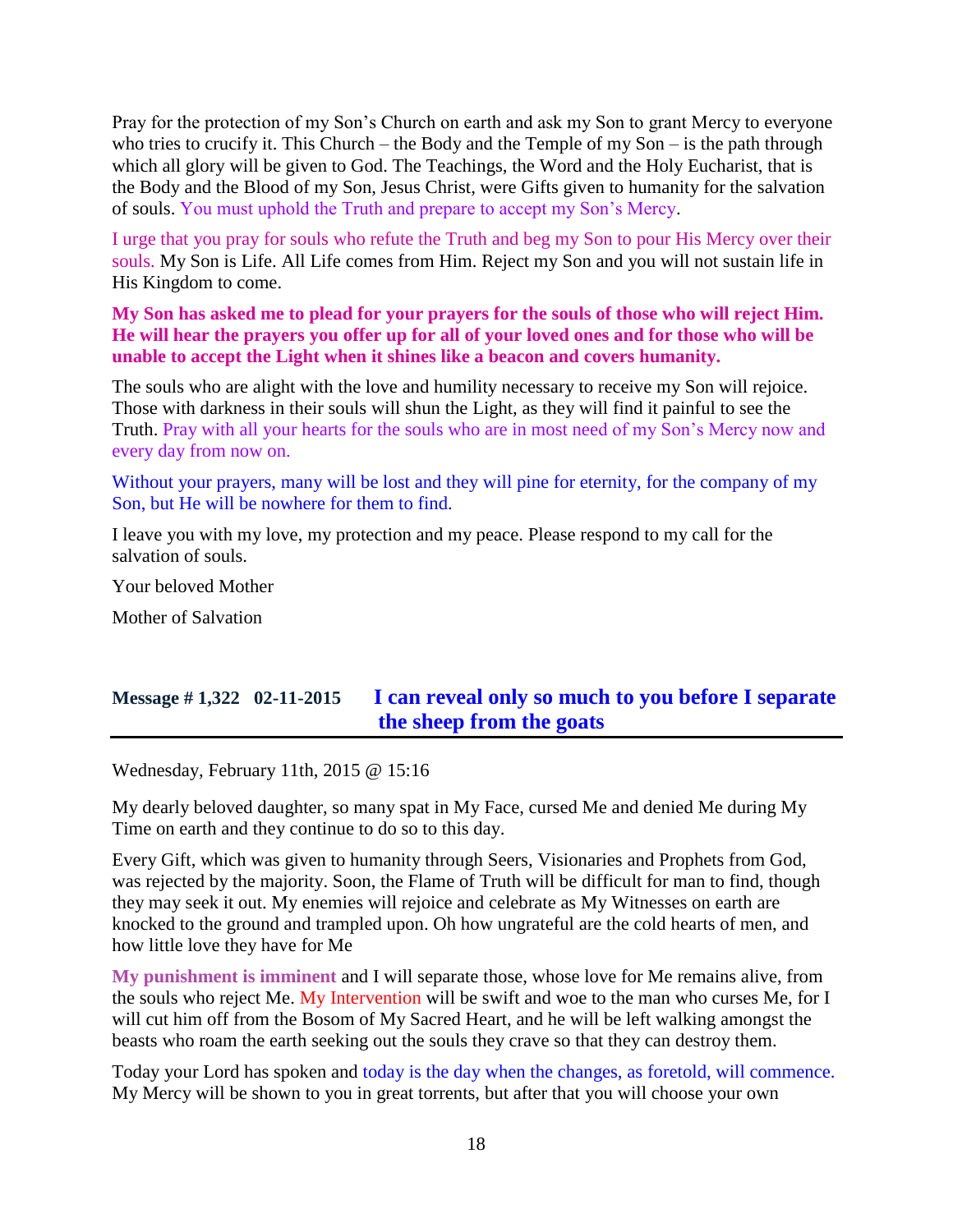destiny. Those who have allowed hatred to fester in their souls will reject Me outright. Those with lukewarm souls will not have the Graces to remain true to Me and they, too, will reject Me.

I have given you the Word, the Truth, and many have cursed Me because of it. There is only so much that I can give you before the Great Day. Now, take what I have given you and remember every Word, for My Time is near and I can reveal only so much to you before I separate the sheep from the goats.

Those of you who curse Me shall be cursed. Those who believe in Me will have Eternal Life. Suffer in My Name and I will exalt you in My Kingdom to come.

**The Day of the First Resurrection** is coming and those who won't accept Me will be cast away for eternity. My anger is great at this time and if you were to witness the dull grey and darkened souls of those with lukewarm hearts, it would cause you to weep. Sadly, the majority of souls are in darkness and were you to see this, you would die of shock such is the state of the souls of humanity.

Your Jesus

# **Message # 1,323 02-12-2015 [Prayer terrifies the Evil One](http://www.thewarningsecondcoming.com/prayer-terrifies-the-evil-one/)**

Thursday, February 12th, 2015 @ 18:00

My dearly beloved daughter, I ask all Christians in every part of the world to increase the time they spend in prayer for the power to defeat sin, which strangles the world and which brings suffering and every kind of hardship in its wake.

Sin can be destroyed through prayer. Prayer is the most powerful weapon against evil and the more you turn to Me, your Jesus, the more I can defeat My adversary. While I do not make any demands on you, which burden your hearts, I ask only that you call on Me to help sinners to avoid the wickedness, which can spring up within their hearts at any moment.

The power of Satan is at a point when those with no faith or belief in God, are easily manipulated by him. He goads them and tempts them at every opportunity. Man, in Satan's eyes, is a mirror reflection of God, Who created man in His Own Image. Satan hates every single human being with an intensity that would take your breath away. It is only the man who is alert to his tactics who can see the Truth when evil takes many forms. Only the man who is open to the Word of God – who loves and knows Him – can ward off the influence of the Deceiver through the power of prayer.

Prayer terrifies the Evil One and weakens the grip he holds over humanity. Prayer is more powerful than a sword that is used in battle, for it does not merely wound the enemy but destroys him.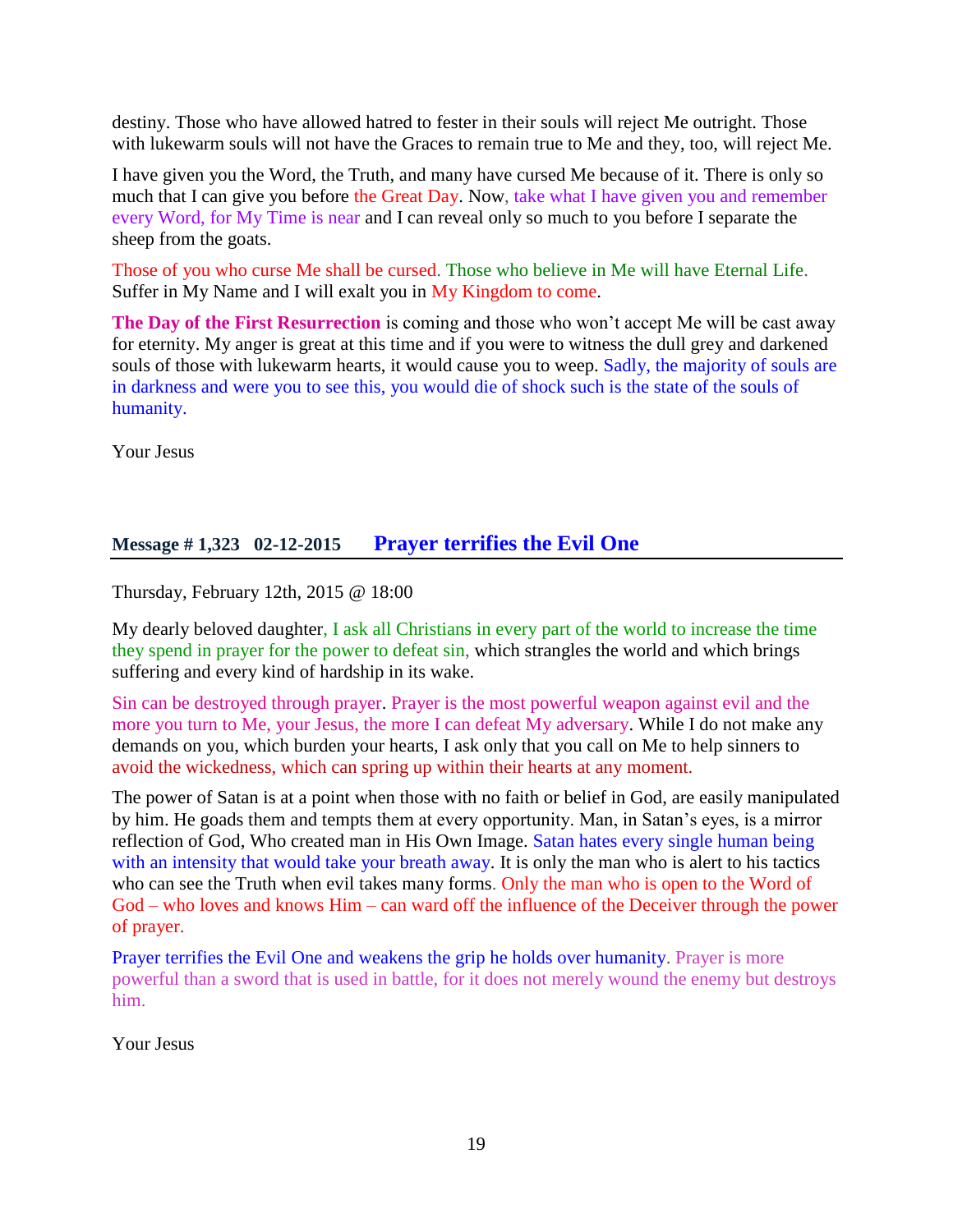### **Message # 1,324 02-13-2015 [My Mission to save humanity is almost complete](http://www.thewarningsecondcoming.com/my-mission-to-save-humanity-is-almost-complete/)**

Friday, February 13th, 2015 @ 18:00

My dearly beloved daughter, by the Power of the Holy Blessed Trinity, I declare that I have given you the Truth. I have filled your hearts and souls with the Gifts promised to mankind through the Book of Truth.

Now take My Gift of the Truth along with all the other Gifts, given to you through this Mission, and accept them with gratitude. Live the Word of God. Accept these Messages and live your lives accordingly.

**My Mission to save humanity is almost complete. My Remnant has been formed. You have been given the Gifts of the Seal of the Living God, the Medal of Salvation and the Crusade Prayers. They will be your armor against My Adversary. I will speak with you only periodically and through the Remnant from now on. You are ready to take up your armor to fight to keep My Word alive in a place of desolation.**

**My Plan is to ensure that all of you spread My Word and contemplate what I have given you**. I will never desert My final Mission, for this is impossible. Be patient and trust in Me completely. These Messages will bring you great comfort and consolation in days of great spiritual trials. Be thankful for My Mercy.

**The Holy Spirit will guide and protect you** and I will give you the comfort you will need to withstand the difficulties you will face in the times ahead.

**Thank you, My little ones, for accepting My Intervention. Now it is up to you to spread the Truth. I love you, I cherish you and I long for the Great Day of the Lord when I will unite the world and lead you into My New Kingdom on earth.**

I Bless you and give you the courage, the wisdom, the knowledge, and the Graces to continue My Work on earth.

Your beloved Jesus

Savior and Redeemer of all mankind.

### **Message # 1,325 02-17-2015 [Mother of Salvation: Courage, my dear children,](http://www.thewarningsecondcoming.com/mother-of-salvation-courage-my-dear-children-all-is-in-the-hands-of-my-son/)  [all is in the Hands of my Son](http://www.thewarningsecondcoming.com/mother-of-salvation-courage-my-dear-children-all-is-in-the-hands-of-my-son/)**

Tuesday, February 17th, 2015 @ 17:00

My dear children, you have been given the Prayers, the Gifts and the armor to forge ahead in preparation for the Second Coming of my precious Son, Jesus Christ.

His Remnant has been formed and it will continue to grow throughout the world so that souls can be saved. It will be during the times, which lie ahead that God's Remnant in every corner of the world will retain the Truth of His Holy Word. Blessed with the favor of the Holy Spirit the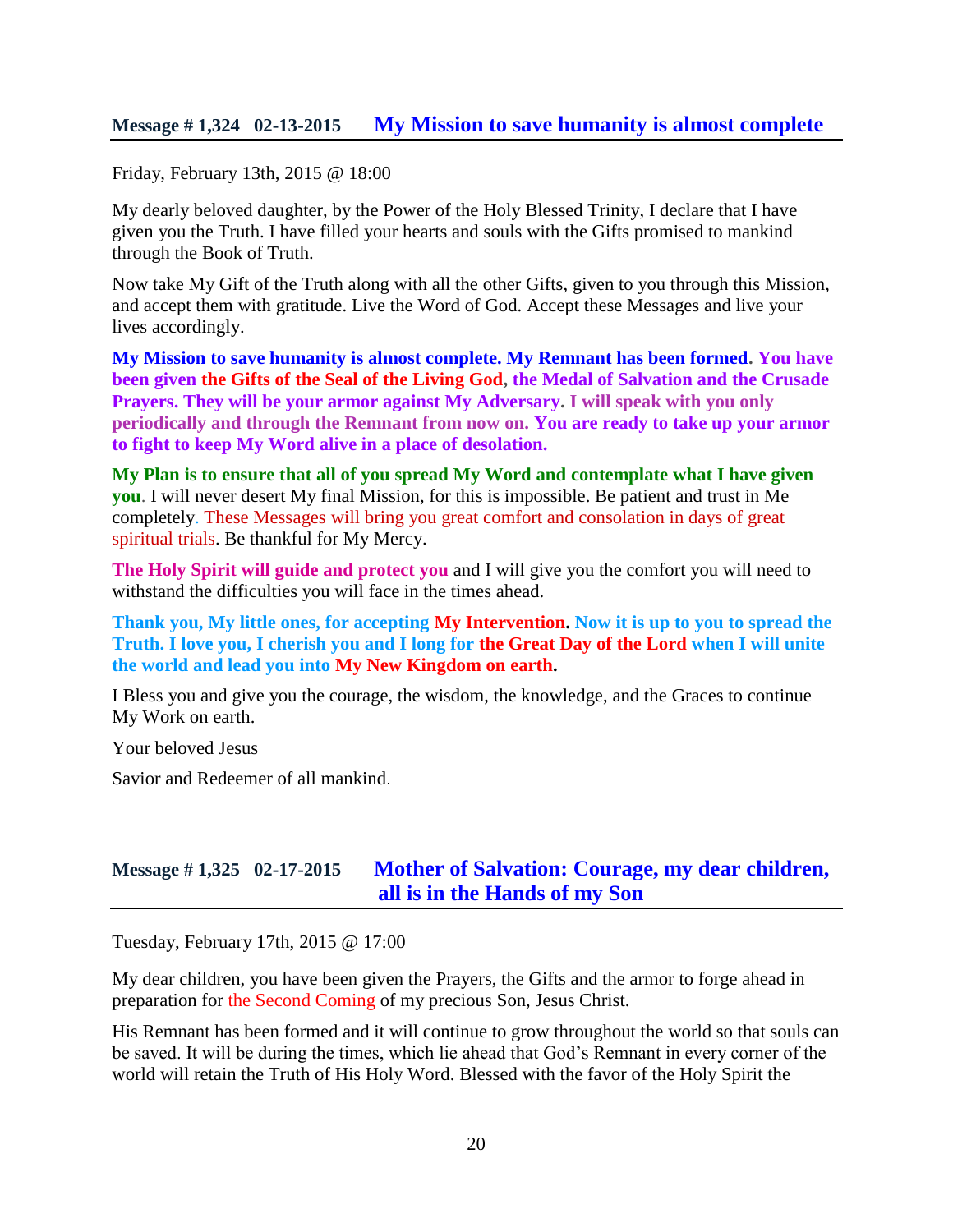Remnant will, through their prayer and sacrifice, appease the anger of God when the Great Day of the Lord descends upon the world.

You must never forget that God loves everyone and because of the opposition, which will be shown to God's children, you will not find it easy to remain faithful to the Word.

God's Remnant, irrespective of creed or nation, will unite in the days ahead when all mention of the Holy Word will be suppressed. God will communicate to you through this Mission when you need comfort so that He can pour over you the Graces required to sustain your faith.

Courage, my dear children, all is in the Hands of my Son, Who will seek out every soul, including the most hardened amongst you. My love for you all is everlasting and I desire that you use every Gift, given to you through the Holy Gospels and through these Messages, for the salvation of souls.

God will never desert His Remnant and it will be through your prayer groups and all other prayers groups, which are derived from my communications to the world, through other missions, that souls can and will be saved.

Comfort one another in times of spiritual trials and God will guide you every step of the way. I, the Mother of Salvation, will remain your protector and I will answer every request that you make of me. I will remain by your side right up to the Day my Son returns to reclaim His Kingdom on earth.

Thank you for responding with faith, hope, and trust, to my call and that of my Son.

Your beloved Mother

Mother of Salvation

# **Message # 1,326 03-04-2015 [My loyal sacred servants, who remain true to My](http://www.thewarningsecondcoming.com/my-loyal-sacred-servants-who-remain-true-to-my-word-will-rise-and-guide-you/)  [Word, will rise and guide you](http://www.thewarningsecondcoming.com/my-loyal-sacred-servants-who-remain-true-to-my-word-will-rise-and-guide-you/)**

Wednesday, March 4th, 2015 @ 22:12

My dearly beloved daughter, My Voice has been suppressed by the spirit of darkness at a time when humanity needs Me the most.

The spiritual battle is a fierce one and is being fought by My Kingdom against the forces of the Evil One. Yet, many people are oblivious to this fact because the spirit of evil is pouring out a new false doctrine which, on the surface, will be seen to be popular, admired, welcomed, and applauded by those who profess to speak My Word, but which is not of Me.

The Evil One is careful, cunning, and devious and so, when his agents present a new approach to My Teachings, you can be sure that it will be dressed up in an admirable way that will be seen to be just. The power of My enemies is strangling the Faith of My people and they do not see what is being placed before them.

Confusion does not come from Me. My Word is clear, My Teachings infinite. Humanity has embraced humanism and atheism as a substitute for Me. I have been discarded and My Word is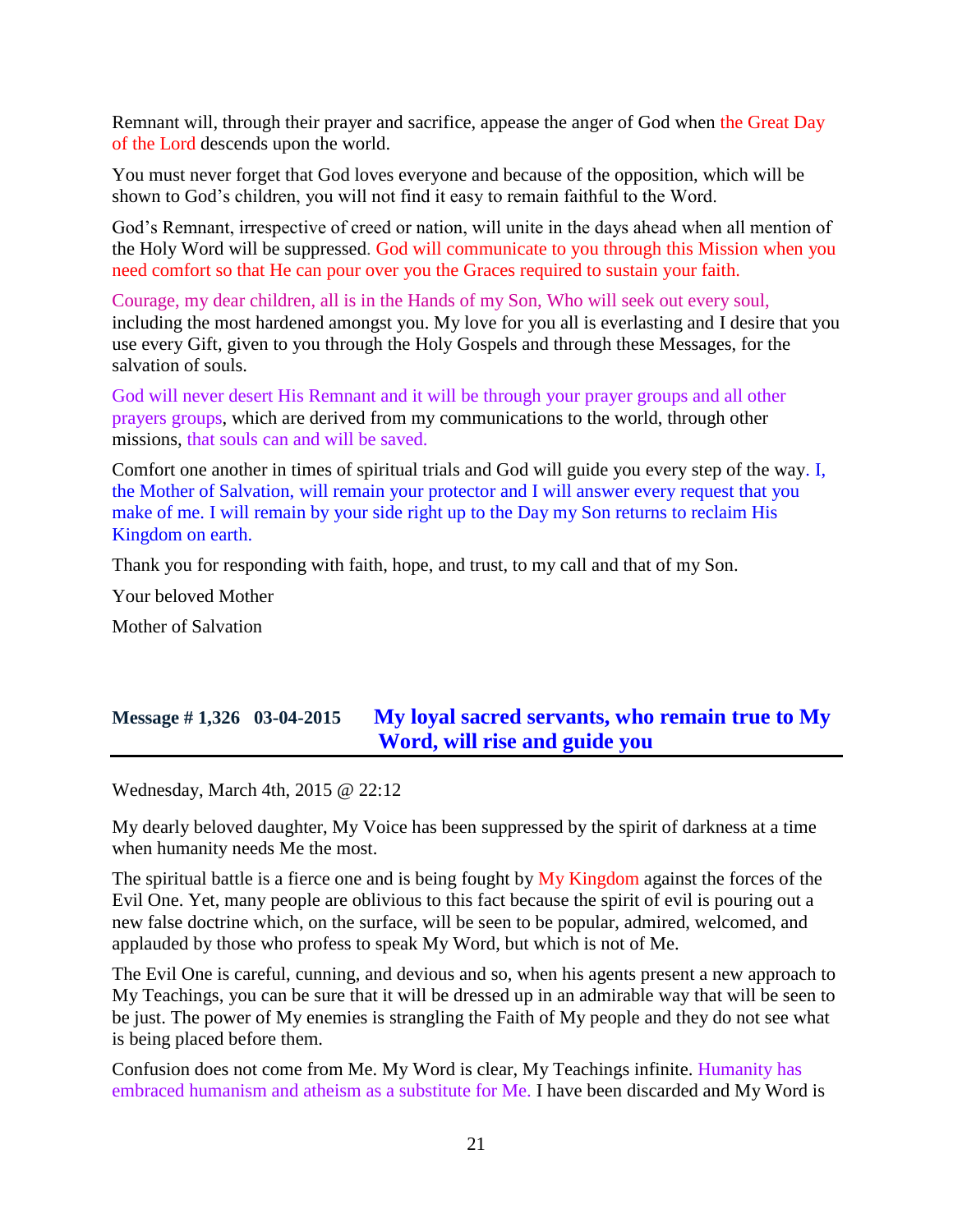tolerated only in some parts, while the other parts have been twisted to suit the needs of sinners who want to justify their iniquities. They may condone heresy amongst themselves, but **I Am** allseeing and I will judge Christians by the way they reject My Word and by the actions they embrace, which are against Me.

Christians are being quickly ostracized in the world and they will suffer great hardship because of the hatred that exists in the world against Me. **I Am** despised by those who once knew Me, but who have now rejected Me. **I Am** barely tolerated by those who know Who **I Am**, who dismiss some of My Teachings because the Truth makes them uncomfortable.

I was shunned by many during My Time on earth and especially those proud souls who led My Flock in the temples. They preached the Word of God but did not like to hear the Truth from My Lips, the True Messiah.

Today, there are disloyal servants of Mine who fail to adhere to the Truth. Many of them no longer accept My Holy Word, which like the waters of a spring remains crystal clear. They have muddied the water, which pours forth from the Holy Spirit and innocent souls will drink it.

The Truth will be distorted and many will be forced to swallow the doctrine of darkness, which will shine brightly, like a dazzling star. This new false doctrine will have nothing to do with Me and only those who believe in the Holy Gospel, and who refuse to deviate from it, will find Eternal Life.

I came to bring you the Truth to save you and you crucified Me for doing so.

Yet, through My Death on the Cross, I defeated death. Everything I did was for you and everything that comes from My Victory over death is yours.

Life of the body becomes yours when you believe in Me and your soul will live forever. Reject Me before My Second Coming and you will not be ready to receive Me. Should you embrace lies, though you already know the Truth of My Word, you will fall into despair.

And now, **I Am** to be crucified once more and this time there will be little mourning for My Body – My Church – for you will have deserted Me by the time I come on the Great Day. I will have been forgotten about, but the Impostor will be idolized; worshipped and greeted like royalty, while I will lie in the gutter and be trampled upon.

Only by the Power of the Holy Spirit will My true followers be able to withstand this battle for souls and **I Am** giving you every Grace to open your eyes to the Truth and to prevent you from being devoured by deceit.

**My loyal sacred servants, who remain true to My Word, will rise and guide you on the Path of Truth. These brave sacred servants of Mine will receive extraordinary Graces to enable Christians to see clearly, the difference between right and wrong.** 

**Take heart, all of you, and know that these Graces are now being poured upon these servants of Mine, for without their leadership, you would find it difficult to proclaim the Truth**.

I love you all. I will never desert you. I draw you to Me and urge you to recite My Crusade Prayers to receive the Blessings which are necessary for this journey ahead of you. The Holy Spirit rests upon you and you will be filled with every Gift possible to sustain your devotion to Me.